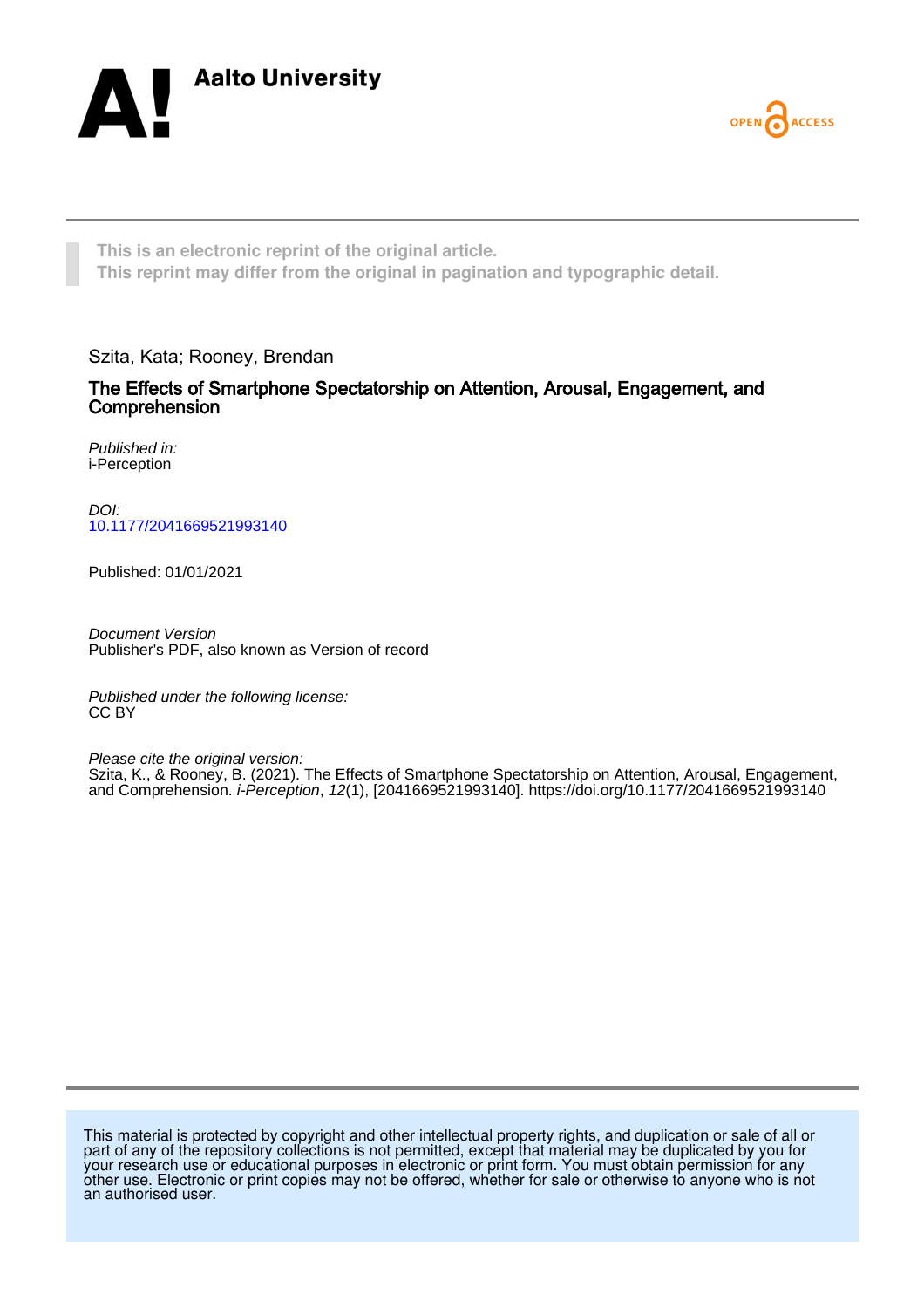# *i*-PERCEPTION

The Effects of Smartphone Spectatorship on Attention, Arousal, Engagement, and Comprehension

i-Perception 2021, Vol. 12(1), 1–20 ! The Author(s) 2021 [DOI: 10.1177/2041669521993140](http://dx.doi.org/10.1177/2041669521993140) <journals.sagepub.com/home/ipe>



# Kata Szita

Aalto Behavioral Laboratory, Aalto University, Espoo, Finland Department of Cultural Sciences, University of Gothenburg, Gothenburg, Sweden

# Brendan Rooney<sup>®</sup>

School of Psychology, University College Dublin, Dublin, Ireland

## Abstract

The popularity of watching movies and videos on handheld devices is rising, yet little attention has been paid to its impact on viewer behaviour. Smartphone spectatorship is characterized by the small handheld screen as well as the viewing environment where various unrelated stimuli can occur, providing possible distractions from viewing. Previous research suggests that screen size, handheld control, and external stimuli can affect viewing experience; however, no prior studies have combined these factors or applied them for the specific case of smartphones. In the present study, we compared smartphone and large-screen viewing of feature films in the presence and absence of external distractors. Using a combination of eye tracking, electrodermal activity measures, self-reports, and recollection accuracy tests, we measured smartphone-accustomed viewers' attention, arousal, engagement, and comprehension. The results revealed the impact of viewing conditions on eye movements, gaze dispersion, electrodermal activity, self-reports of engagement, as well as comprehension. These findings show that smartphone viewing is more effective when there are no distractions, and smartphone viewers are more likely to be affected by external stimuli. In addition, watching large stationary screens in designated viewing environments increases engagement with a movie.

## Keywords

smartphones, screen size, movie, attention, presence, comprehension, eye movements, electrodermal activity

Date received: 21 July 2020; accepted: 18 January 2021

#### Corresponding author:

Kata Szita, University of Gothenburg, Box 200, Goteborg 405 30, Sweden. Email: [kata.szita@gu.se](mailto:kata.szita@gu.se)



Creative Commons CC BY: This article is distributed under the terms of the Creative Commons Attribution 4.0 License (https://creativecommons.org/licenses/by/4.0/) which permits any use, reproduction and distribution of the work without further permission provided the original work is attributed as specified on the SAGE and Open Access pages (https://us.sagepub.com/en-us/nam/open-access-at-sage).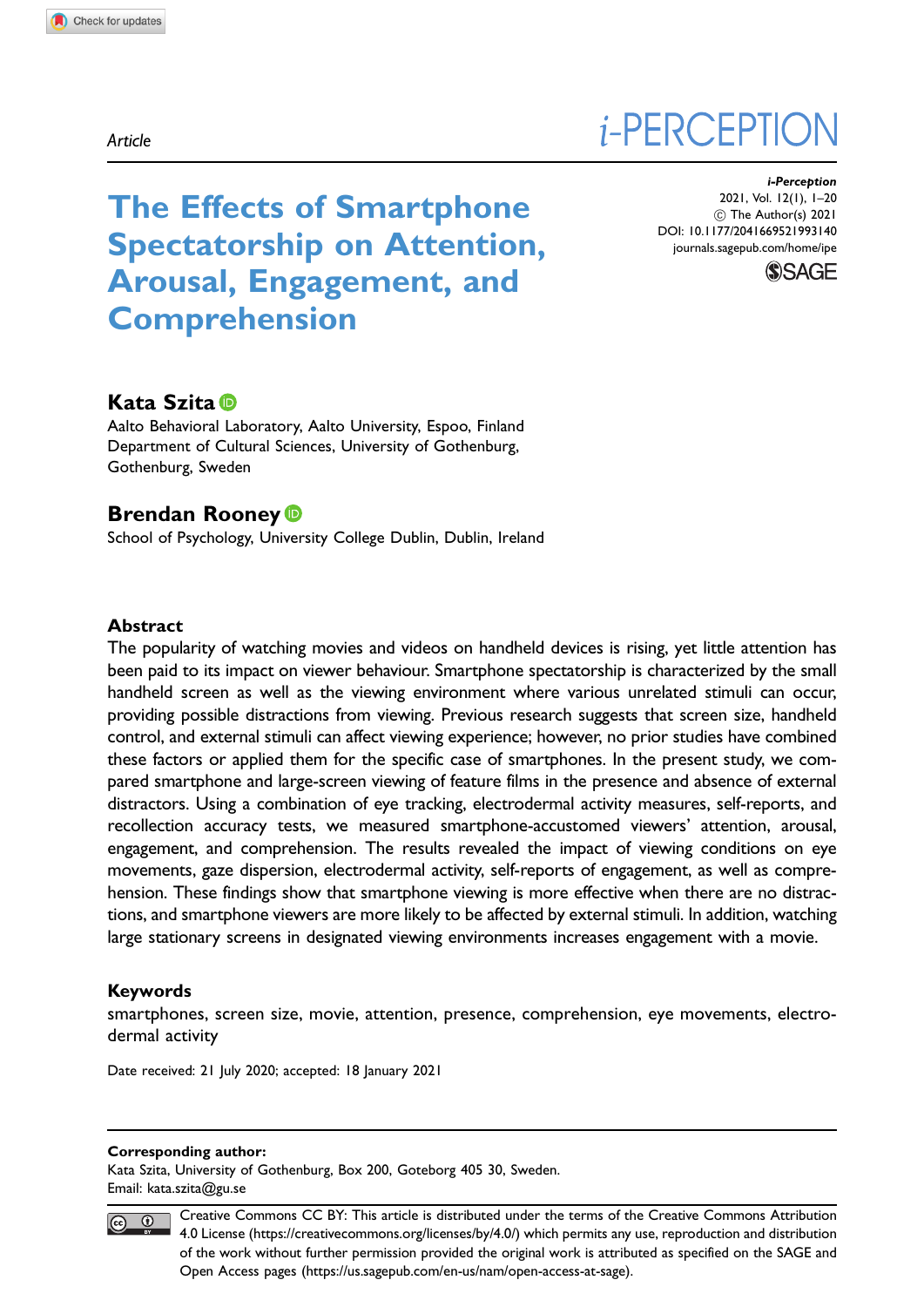## Introduction

The peculiarity of smartphone spectatorship lies in its pervasiveness, the fact that it has little in the way of cultural, behavioural, temporal, or spatial constraints. Viewing experiences on smartphones differ from cinematic and home video experiences in a number of features. These differences can be classified in two main ways. First are the device-related differences; the screen is smaller, and the viewer has a bodily connection to the device. That is, they hold the device in their hands and may adjust its position and operations through haptic interaction. Second, the viewing environment (the location context in which the viewing occurs) is predominantly an unenclosed space where various unrelated activities and stimuli can occur in parallel to spectatorship, providing possible distractions from viewing.

One might argue that smartphones' design and the viewing environments lead to less focused and less engaged viewing, where the smartphone viewer's attention is divided between the movie and the physical space. If so, these features will have implications for gaze behaviour and narrative experience. Previous research has not explored the combination of these effects. Therefore, the aim of this paper is to explore how smartphone spectatorship would impact attention, arousal, engagement, and comprehension in comparison with large-, stationary-screen viewing. Over the next paragraphs, we review the ways in which the device's features and external distractions may affect viewing experiences.

## Screen Size and Handheld Control

Screen size and handheld control are perhaps the most vital features that define smartphone spectatorship and smartphone use in general. Screen size affects the proportion of the viewer's visual angle that the screen and screened content cover, which has implications on attention to the screen, arousal, the sense of narrative presence, and comprehension. Previous studies that compare observing audiovisual stimuli on screens of different sizes demonstrate that larger screens produce higher levels of self-reported presence (IJsselsteijn et al., 2001; Lombard, Ditton et al., 1997; Slater & Wilbur, 1997; Troscianko et al., 2012) and emotional arousal (Lombard, Reich et al., 2000), improve completing visual tasks (Tan, 2004), enhance the sensation of reality (Hatada et al., 1980), and increase gaze dispersion on the screen (Smith, 2014). Similarly, greater immersion in video game play has also been reported when using larger screens (Bakdash et al., 2006; Hou et al., 2012).

In a study monitoring movie spectatorship, Troscianko et al. (2012) concluded that large screens produce higher subjective presence scores, especially during scenes depicting faces, even when the visual angles are constant, that is, when "big" screen viewers watch the screen from a greater distance than "small" screen viewers. Results of these studies imply that the attention paid to certain visual elements varies between screen size, which affects users' or viewers' emotional engagement with and sense of presence in a moving-image stimulus. Although these studies show that bigger is generally better in creating immersive and emotionally loaded experiences, there is insufficient evidence, not only on screens smaller than approximately 10 inches but even on the effects of manual control and movie or video viewing in environments where distractions are present.

Serving as a notable exception from the lack of research into small handheld screens, Bracken et al. (2010) found that the sense of spatial presence in a fictional environment is greater when watching a 32-inch television set compared with viewing a 2.5-inch iPod. Interestingly, their results also demonstrated that, although screen size showed no main effect on the other indices of presence, participants felt more immersed when watching a fast-paced action scene on the iPod than on the large screen.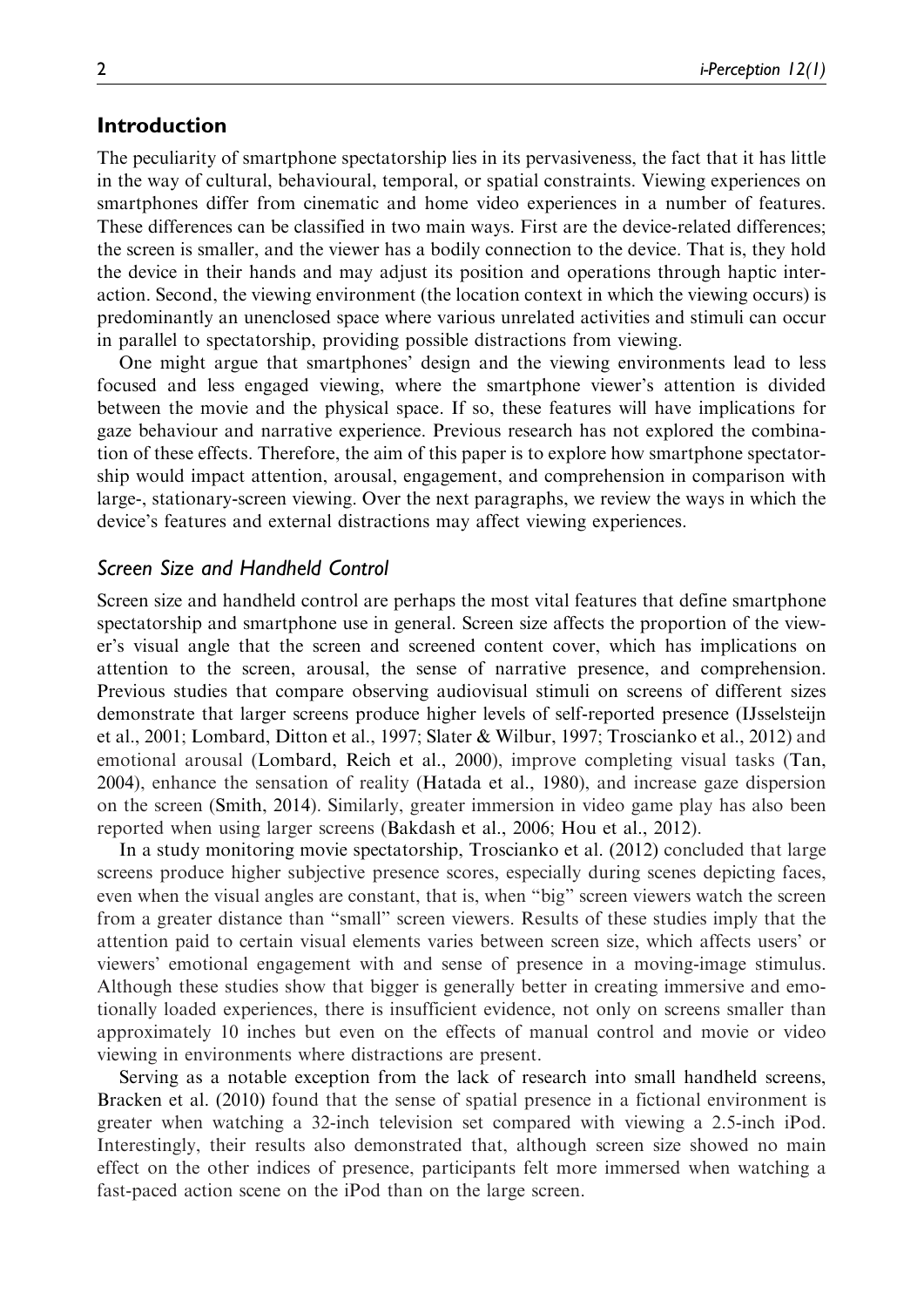Screen size raises the question of engagement and distraction even in that images (through, for instance, close-ups or wide-angle shots) change from being enlarged from their size in real life to being compressed, which may alter a movie's affective qualities compared with large-screen viewing. Yet, the size of smartphones allows for handheld usage, which may increase the sense of engagement due to haptic control (IJsselsteijn et al., 2000) and to the possibility for adjusting the visual angle to an *ideal* degree (van Laer et al., 2014). This proprioceptive element projects a different rate of bodily involvement than in the case of fixed-screen viewing.

Haptic control in smartphone spectatorship implies a novel type of interactivity that, instead of being limited to predefined instances, is based on a viewer's personal preferences and reactions to distractions in any moment (Szita, 2020). Smartphone users are able not only to adjust the screen position but even the image content or sound intensity on the smartphone interface. However, measuring the effects of such level of haptic interactivity presupposes methodological challenges due to the difficulties for reproducibility, which is perhaps the reason for the lack of research into this issue.

Studies on enjoyment, engagement, and empathy regarding interactive movies, movie trailers, and cross-media gaming (Ghellal & Lindt, 2008; Hu & Bartneck, 2008; Oh et al., 2014) touch upon questions of whether interactions would allow comprehending a coherent narrative and the way they affect engagement with a fictional world. In one of these studies, Oh et al. (2014) found that with the increase of viewer control, the sense of presence as well as mental and emotional involvement decreases depending on the type of content. In Vorderer et al.'s (2001) work, a similar tendency was observed, however, conditional to cognitive capacities. Although these results suggest a negative outcome of interactions during movie watching, they cannot fully predict the effects of smartphone viewing, where hapticity and freedom of control suggest increased engagement.

## **Distractions**

Cinema, television, and even computer screens are not only larger but also most commonly placed in a fixed position in spaces which are set to enhance viewing experience. Contrarily, smartphone users often consume moving-image content on their handheld devices as a secondary activity and in spaces not necessarily designed for movie watching. This increases the chance for environmental distractions that can be of various modalities, intensities, types, and can hold different amounts of relevance for a viewer.

In terms of spectatorship, few studies deal with the specific case of environmental distractions. Distraction conditions in previous research are often created by assigning secondary tasks, such as identifying difficult words (Tal-Or & Papirman, 2007) or paying attention to film language, such as editing (Tisinger, 2004) or the number of scenes in a movie sequence (for an overview, see Tukachinsky, 2014; Zhang et al., 2007).

Zwarun and Hall's (2012) study serves as an exception in that it modelled online movie watching that may happen in unenclosed spaces or while engaging in other activities. The authors compared viewers' engagement (narrative transportation) with a movie sequence when watching it in a low or high distraction environment. In the low distraction condition, participants watched the clip using noise-cancelling headphones, while in the high distraction condition, environmental noises and occasional onscreen messages distracted viewing. Zwarun and Hall's findings indicate that high distraction viewing makes it more difficult to understand a movie and it decreases narrative transportation.

Introducing "deviant" and potentially distracting stimuli while completing visual tasks, other studies offer insights about attention and performance during distractions (Alho et al.,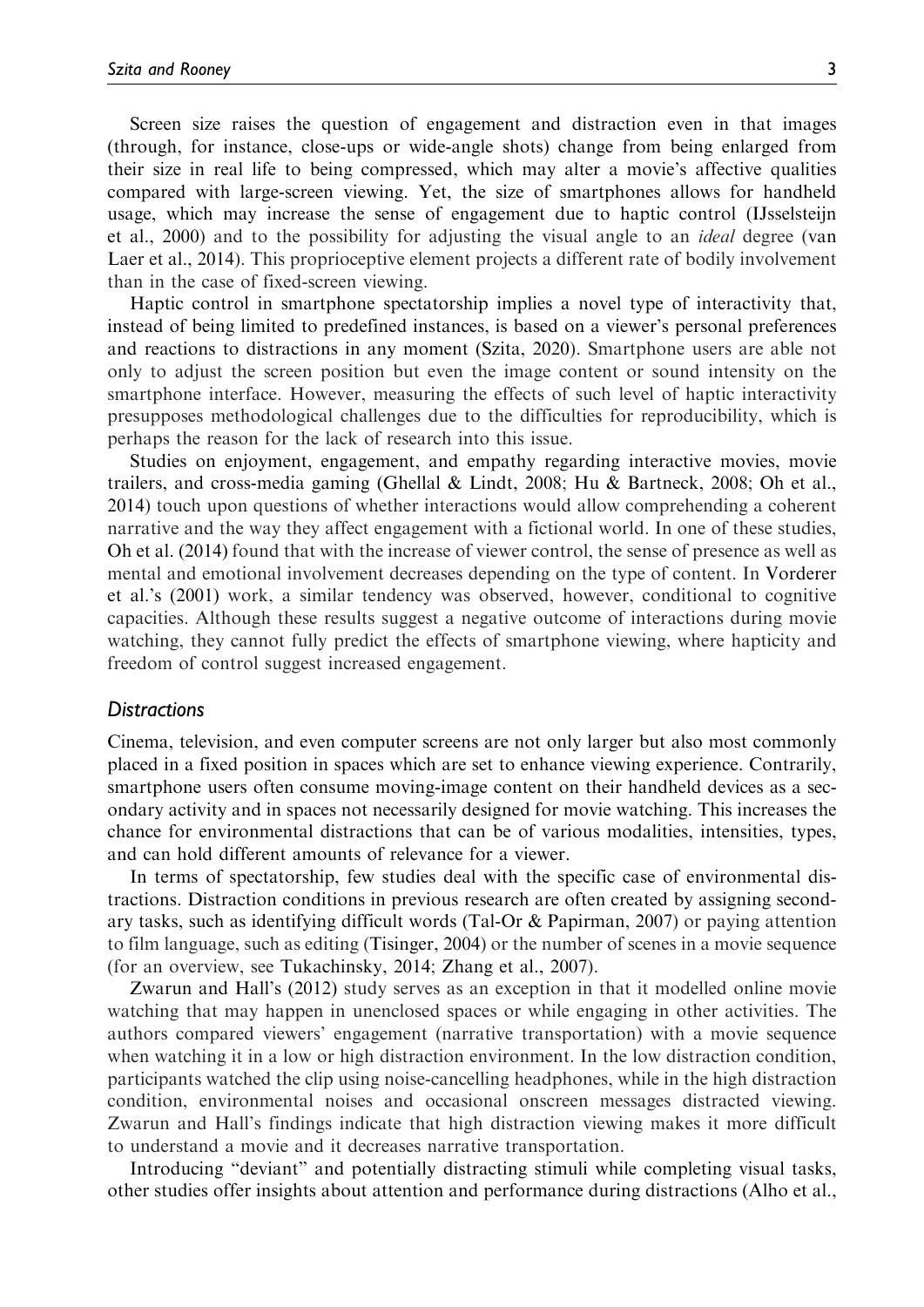1997; Escera et al., 1998, 2000)—although not for the case of complex audiovisual stimuli, such as movies. Escera et al. (1998), for instance, observed that sound effects of varying relevance to a visual task lead to changes in reaction time and task performance. According to their results, newly introduced external sound increases reaction time and deviant sounds decrease performance. This effect can even be explained by that incongruent stimuli (such as Escera et al.'s deviant sound or unrelated distractions during movie watching) redirects attention from the main task or stimulus, but when the main task or stimulus demands high perceptual load, there are less available resources for directing attention to distractions (Lavie, 1995; Lavie et al., 2004). Works in video game studies about engagement with complex multimedia material and tasks amid environmental distractions support this idea, although centre on the elaborateness of audiovisual stimuli: For instance, in unison with the findings of Bailenson and Yee (2006), de Kort and IJsselsteijn (2008) explain that perception of the physical surroundings depends on how engaging are the mediated environment and the mechanisms of gameplay.

## Methodological Issues

According to the aforementioned findings, screen size, eventual interactions with a movingimage content, and distractions may have effects on attention patterns, emotional engagement, and performance (i.e., comprehension). Although the aforementioned studies touch upon some of the effects of screen size, handheld control, and visual and sonic distractions on attention and narrative experiences, there is a lack of research into the spectatorial behaviour of smartphone users. Another major shortcoming lies in the methodological solutions used.

For mapping attention to moving images, an applicable method is eye tracking (Duchowski, 2007; Mital et al., 2011). As feature films exogenously control attention to a significant extent through visual cues, such as lighting and motion (Itti, 2005; Mital et al., 2011), synchrony across viewers' visual attention is generally expected to be high, which allows for testing the major effects of smartphone spectatorship on gaze behaviour (Smith, 2006; Smith et al., 2012). Eye tracking is also suitable for assessing differences in eye movements on screens of different sizes (Smith, 2014) and can inform conclusions regarding mental workload (May et al., 1990).

While eye tracking can provide sufficient information about visual attention (i.e., viewers' gaze behaviour when watching a movie), this does not necessarily reflect top-down cognitive processes related to comprehending or engaging with an audiovisual narrative. As Loschky et al. (2015) and Hutson et al. (2017) demonstrate, gaze and information intake are generally highly correlated when watching movies; however, visual attention is less affected than narrative comprehension when manipulating the viewing context. Another limitation, specific to moving images, is the centre bias: Gaze tends to shift to the centre of the screen after cuts and when there is nothing attractive elsewhere (Tseng et al., 2009). Thus, gaze data do not tell us about comprehension.

Based on the limitations of eye-tracking measurements, additional methodological constructs can be used for assessing viewers' emotional engagement with a movie and their comprehension of its narrative. Electrodermal activity (EDA) is a sensitive marker for arousal. Confrontation with emotionally loaded stimuli induces changes in, among other things, pulse and thermoregulation, and activates sweat glands. EDA signals these autonomic, unconscious, changes in skin conductance, providing information on emotional arousal, reactiveness, attention, and immersion (Boucsein, 2012) and can be used for monitoring reactions during movie watching (Potter & Bolls, 2012; Rooney et al., 2012).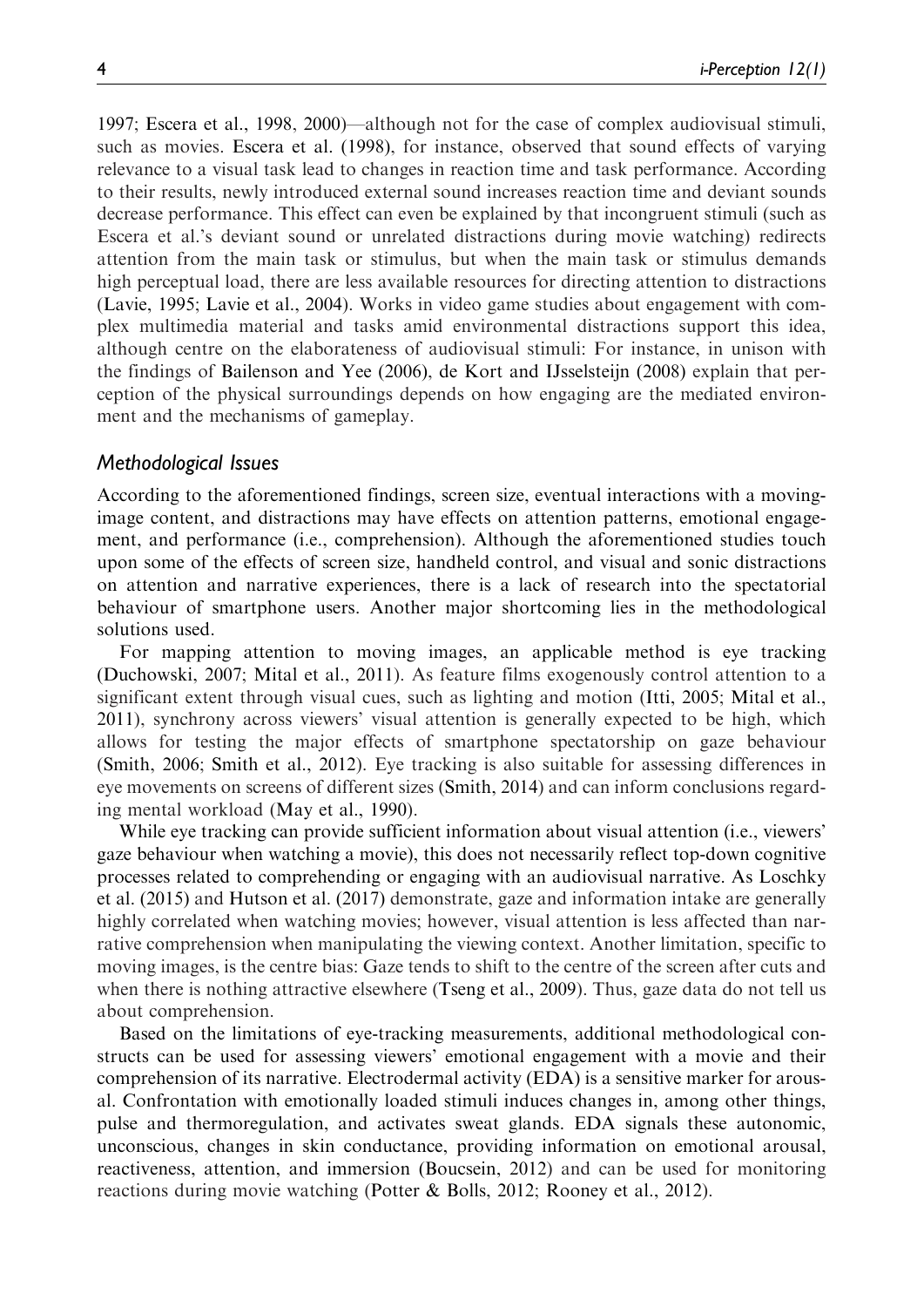EDA measures can capture event-related physiological reactions and are suitable for recording reactions during completing a task (e.g., watching a movie) without disruption. But while EDA can record momentary physiological changes, increase in sweat gland activity may be attributed to visual or sonic stimuli, narrative context, or even distractions. In other words, EDA responses derived from engaging with complex stimuli may be ambiguous.

Unlike EDA, self-report measures can tap into the subjective experience of engaging with the components of audiovisual media products. Widely used in research of media experiences, such as movies or virtual reality (Lombard, Ditton et al., 2000; Rooney & Hennessy, 2013; Troscianko et al., 2012), self-report measures can measure viewers' overall experience and comprehension. Discrete (postexperiment) self-reports of engagement (e.g., sensation of presence, emotional engagement) and comprehension tests (multiple-choice or free-text tests) can provide feedback regarding the average value of engagement for a viewing session (subjective ratings of the overall experience) and comprehension/recollection of narrative details (presented once at given time segments).

It is, however, important to note that self-report measures, by their nature, are subjective, and respondents may be biased by social and cultural expectations or demand characteristics. Moreover, while data recorded using postexperiment self-reports can present the overall viewing experience and how much information a viewer absorbs, due to the interim between watching and responding, they may not capture objective information. Completing a complex task, for instance, watching a movie sequence requires meaning construction, containing both emotional and semantic components. Therefore, mental abilities, such as memory and language knowledge, can consequently influence self-reporting.

## The Present Study

Studies mentioned earlier show that a screen's attributes and environmental stimuli can affect viewers' gaze behaviour and narrative experience, which suggests that it is valuable to compare smartphone and regular screen viewing. Such a comparison is vital to distinguish the effects of smartphones and viewing environments during movie watching. This work can illuminate the convergence of media-consumption habits and provide knowledge of how modern digital media tools may impact moving-image experiences. In the lack of existing research to assess the specificities of smartphone spectatorship, we aim to fill a gap by measuring the impact of screen type and distractions on attention, arousal, engagement, and narrative comprehension using eye tracking, EDA measures, self-reports, and comprehension tests.

The present study recreated the common specificities of smartphone spectatorship and compared this to viewing a larger, stationary screen. Therefore, participants' responses and experience were recorded while watching movie sequences on a smartphone or a fixed projector screen in the presence or absence of additional sonic and visual distractions.

Taking screen type and environmental distractions into account, we sought answers to the following research questions: How do screen type and distractors interact to affect the physiological measures of (a) attention and (b) arousal as well as (c) the self-reported indices of engagement and (d) narrative comprehension?

In accordance with previous research, we hypothesized that—as a result of the small size and handheld use of the screen—smartphone viewers in the presence of distractors would be less likely to maintain constant focus on the movie than large-screen viewers without distractions. Consequently, viewers' gazes were expected to travel longer and leave the screen for a longer proportion of the trial time in the presence of distractions and when using the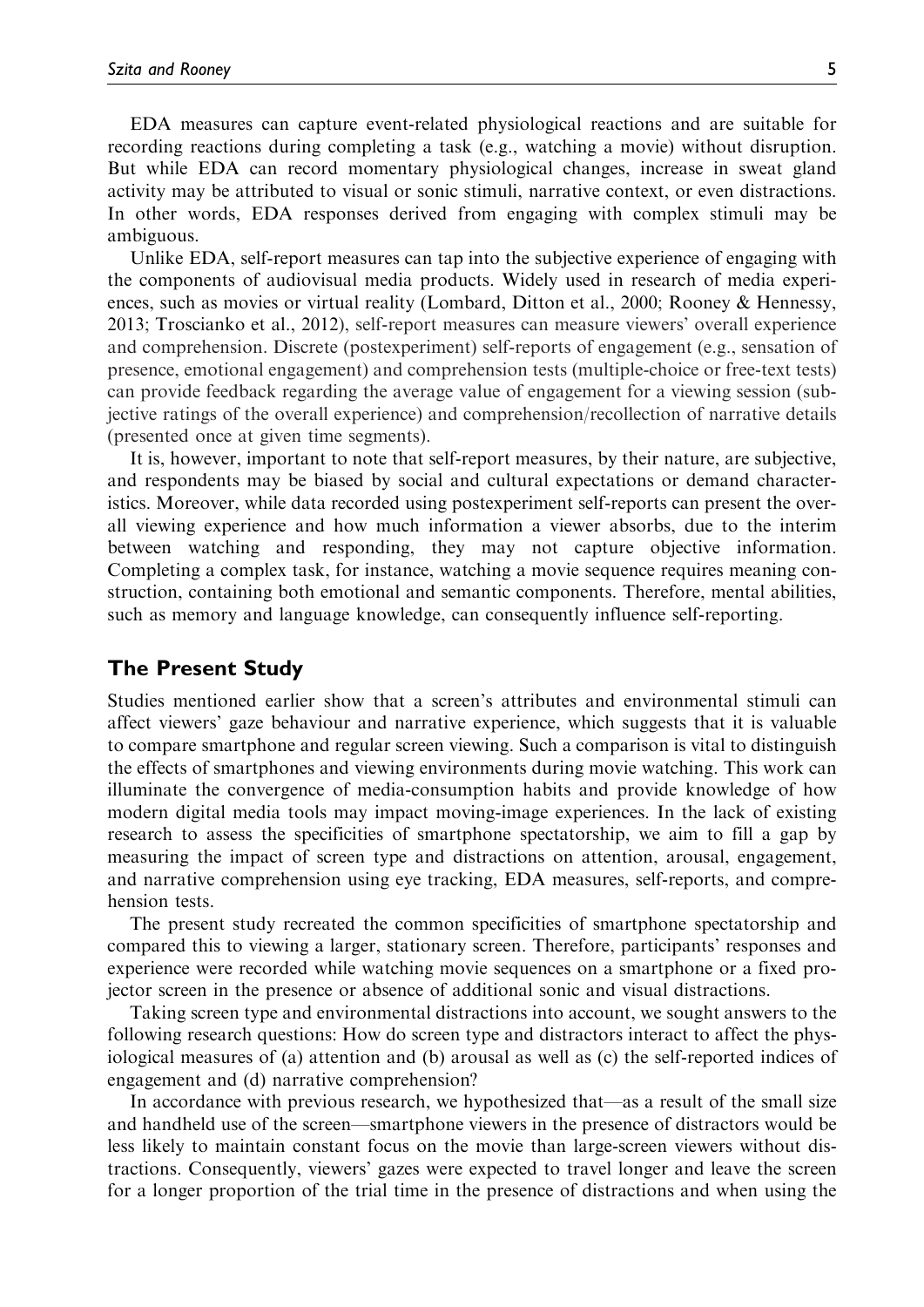mobile screen. On one hand, this assumption was grounded in the idea that visual and sonic distractors would draw attention away from the screen. On the other hand, we predicted that the smaller the visual angle a screen covers leads to less focused and engaged viewing of a movie. This assumes that the mobile screen and the distracting stimuli induce more intense attention oscillation between the screen (the moving-image content) and the surrounding space and other stimulus sources.

Less focused attention on the screen and its content was hypothesized to negatively affect arousal and engagement with the movie (EDA and self-reported engagement). In addition, we even expected that participants in interrupted conditions and using the smartphone would score lower in the narrative comprehension test.

# Method

## Design

The experiment followed a two-by-two factorial design, where screen type (mobile screen and stationary projector screen) and the presence or absence of distractors were the two independent variables. This delivered four conditions: interrupted and uninterrupted mobile condition and interrupted and uninterrupted projector condition. To keep the conditions comparable, yet avoid sequential effects of viewing the same stimuli, $\frac{1}{1}$  we used two different, but similar sequences from the same movie (see later), where one sequence was always used for the interrupted conditions and the other for the uninterrupted conditions. Each participant watched both film clips, one on each type of screen, with and without distractions (interrupted mobile and uninterrupted projector or uninterrupted mobile and interrupted projector). This required an incomplete mixed design, in that participants were assigned to two of the four conditions. The order of the measurement conditions was randomized but counterbalanced to produce an equal number of trials for each combination. The incomplete design allowed for the research to retain the benefits of both between groups (avoiding sequential effects) and within subjects (participants acted as their own control). The limitations of the incomplete design were accounted for in the analysis.

## Film Stimuli

For the experiment, a contemporary Hollywood-style feature film, The Walk (Zemeckis et al., 2015), was used. The Walk is based on the true story of Philippe Petite, a French artist, who in 1974 performed a tightrope-walking act, completing several crossings illegally between the tops of World Trade Center's towers. The storytelling style of classical and postclassical Hollywood films serves as a suitable starting point for investigating viewer behaviour and narrative information acquisition on smartphones. In addition to this, representing the most significant factors for exogenous control, the following criteria were taken in account when choosing the movie and selecting the relevant clips for the experiment. Besides the movie's relative obscurity, yet up-to-date visual style (it needed to be recent and/or set in our present time or a relatively near past), another requirement was that it features details that maintain and control attention in an analogous way for all viewers. These details include short, fast-paced shots, semantically meaningful elements, such as facial expressions, landmarks, animate and moved objects, and congruent cultural references that induce identical and synchronous reactions (see Carmi & Itti, 2006; Cutting et al., 2011; Hasson et al., 2004; Itti, 2005; Mital et al., 2011; Smith & Henderson, 2008; Zacks & Magliano, 2011).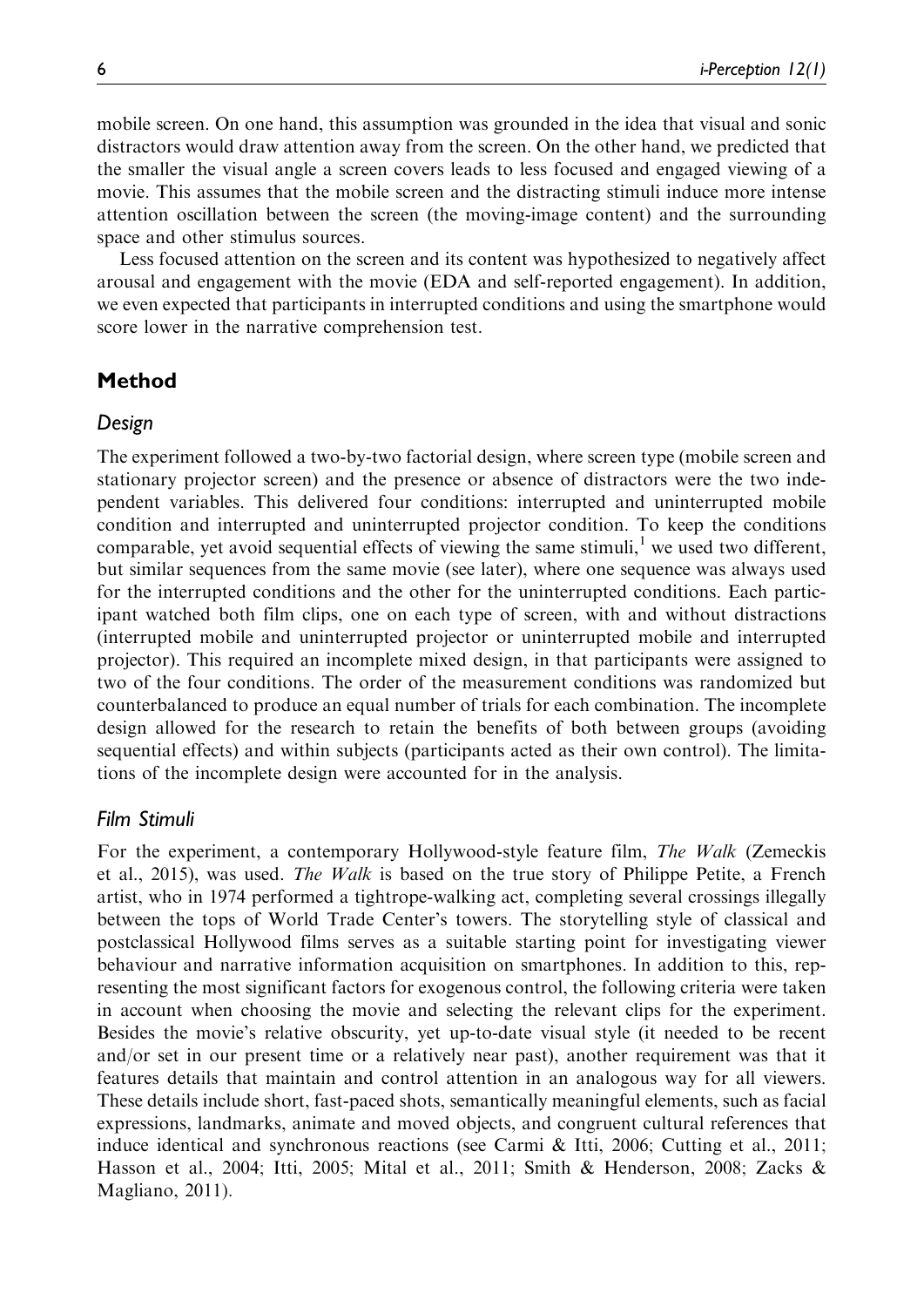Two, each approximately 9 minutes, sequences were used for the experiment from the final section of the movie, where Petite, with the help of his "accomplices," installs the wire and performs his walks. The two chosen clips were selected to fulfil the aforementioned criteria by including semantically meaningful elements, a variety of saliences and shot lengths, a wide range of emotions, and cross-media references (e.g., written texts) to the same extent. The selected parts of the movie were also required to evoke strong emotional reactions, without being violent or showing disturbing content. Despite the fact that they are mild enough not to cause discomfort, the two clips can evoke concerns for the protagonist or even moderate symptoms of acrophobia caused by the sight of the tall buildings or the deep void beneath the World Trade Center towers.

The two sequences depict two separate segments of Petite's nearly 1-hour long series of passes back and forth between the two towers. Both include moments of rapidly rising tension and both have a clear line of resolution with a successfully concluded walk. The semantic content of the two clips is notably similar. During most of the action in the two sequences, the visual language concentrates on the protagonist on the wire. Slow pans over the wire, close-ups on Petite's feet, or medium close-ups on his upper body provide information about his physical and mental state (pride and fear, most typically) with eventual cuts to his accomplices and other observers. The balance between dark- and brighttoned images divides the pre- and postcoup events from the actual wire-walking, as do day and night. Whereas the first clip opens with events taking place at an indoor space at dawn and continues with the performance in daylight, the second one presents the act first and then finishes indoors in the evening. There are some narrative cues that suggest the sequential order of the two clips in the movie when watched in its entirety; still, each sequence presents a stand-alone storyline without clearly referencing the other. This made the order of the two clips reversible and suitable for measuring participants for the same kinds of reactions while avoiding repetition and biases due to sequential effect.

## Participants

Thirty-eight volunteers, aged 24–37 ( $M = 28.6$ ,  $SD = 3.52$ ), were recruited for the experiment through academic and student organizations at Aalto University and word of mouth. All the participants were required to have normal or corrected-to-normal visual and hearing abilities and to possess sufficient skills in English. In addition, those who reported a lack of experience with smartphones (i.e., no access to or less than 2 months of experience; no consumption of audiovisual content on any portable smart devices) or other biasing factors were not considered for the experiment. Participants provided written informed consent according to the research protocol approved by the Aalto University Research Ethics Committee and received compensation for their time.

## Apparatus and Setup

In the projector condition, a stationary screen was used with a fixed viewing distance: Participants were seated in a shielded and dimmed (but not completely dark) experiment room at a fixed distance of 180 cm from a 47.3-inch (120 cm by its diagonal) canvas. The movie clip was projected on the canvas at a  $32.4$ -degree horizontal<sup>2</sup> and  $18.55$ -degree vertical angle, and eye level was set to approximately the middle of the screening area. The visual angle was set in a way so as to exceed the range of angles for the mobile condition, even if participants hold the smartphone close to their eyes. For sound presentation, a pair of Sennheiser 400 headphones was provided with no noise-cancelling function.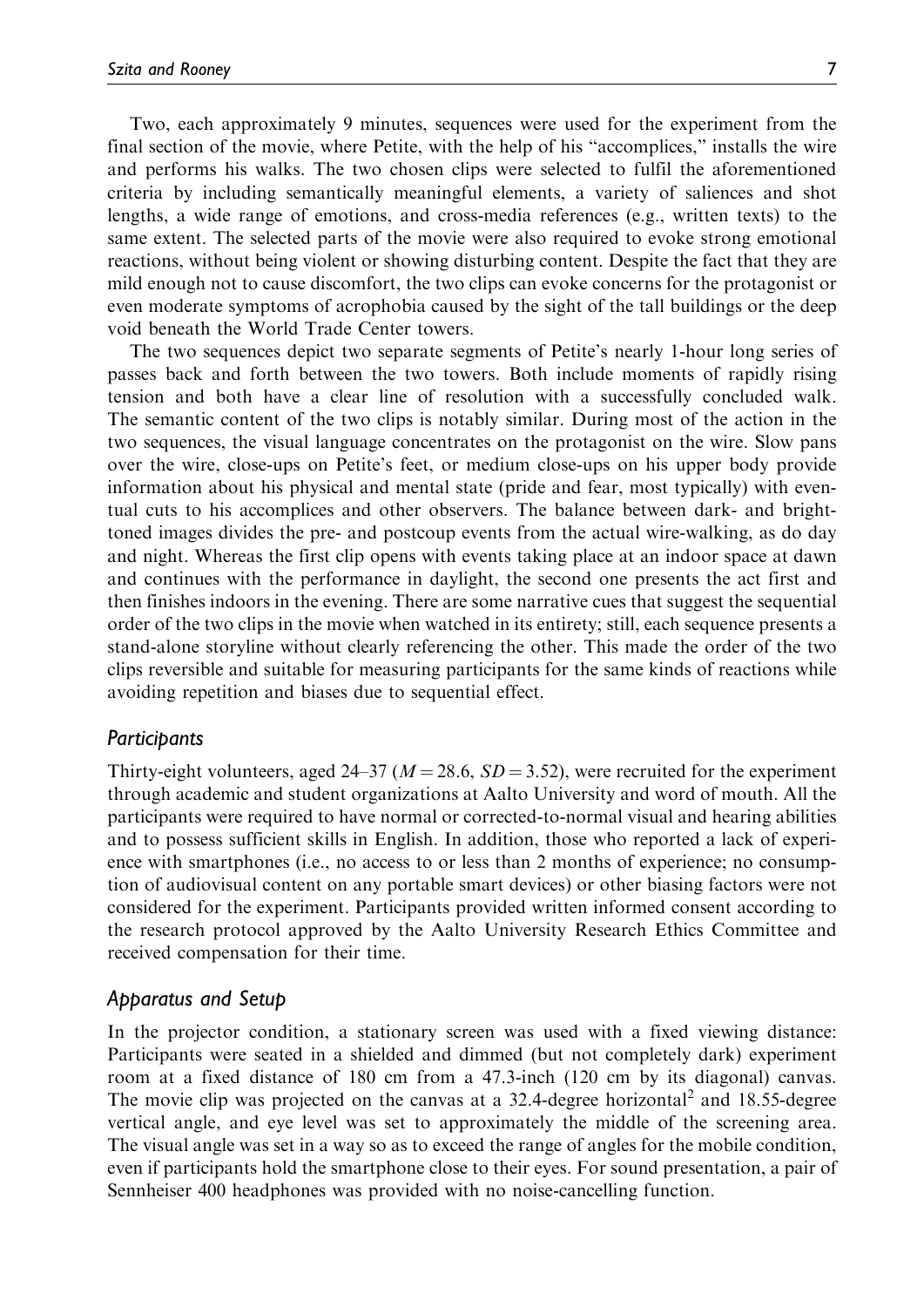Modelling the parameters of a typical smartphone viewing setup, the mobile condition was designed to recreate ordinary mobile viewing settings. For this reason, participants held the smartphone in their hands in a way that they found comfortable. They were permitted to adjust this position as well as the viewing distance between arm length and their eyes (approximately 60 cm). Therefore, the viewing distance varied between approximately 30– 60 cm, which resulted in a horizontal angle of 11.52–22.8 degrees and a vertical angle of 6.49–12.93 degrees. For this setup, a 5.5-inch (13.9 cm diagonal) OnePlus 2 smartphone was provided, running Android 6.0 with  $1,080 \times 1,920$  pixels of screen resolution. The phone was set to airplane mode so that the device could not generate any unforeseen distraction. The movie sequences were played on MX Player Pro video player application. The volume of the audio was synchronized to match that of the projector condition, and the same headphones were used.

In the interrupted conditions, additional audio and visual effects were played at determined points in time in correlation with the movie sequence. The time marks for distractors were assigned to specific narrative elements with meaningful or high emotional content and were the same for each and every participant. The specific distraction effects were chosen to model any unenclosed viewing space and, although they went off unannounced, created no more physical discomfort to participants than any stimuli in any natural environment. Three sonic and two visual distractors were used with varying source locations, durations, complexities, and ecological connection to the movie or the physical space. The specific distractors included a city sound with traffic noise (14 seconds), a ringing telephone (11 seconds), a written literary text (28 seconds), and bird chirping sound accompanied by an animated two-dimensional rectangle (9 seconds).

Separate speakers and a screen were used to play the distractors. The first distractor (traffic noise) was played from a parametric (directional) speaker, which threw sound in a relatively small, concentrated area, towards where the participant was seated. Sound arrived from behind and to the left of the participant. The second and the final sonic distractors (ringing phone and chirping birds) were presented from another, regular speaker in front and to the right of the participant. A 13-inch external screen was used for the visual distractors (literary text and animated rectangle), which was placed in front of the participant on the left. The luminance of the screen was set bright enough to be sensed, even if it was not in the viewer's visual range (approx. 300 cd/m<sup>2</sup>). The external screen covered a 16.75-degree horizontal and 9.53-degree vertical angle.

For the projector conditions, the primary (movie clip) and secondary (distractor) stimuli were presented from the same computer using Presentation stimulus-presentation software by Neurobehavioral Systems. For the mobile conditions, Presentation scenarios contained all the respective stimuli, but the movie clip was controlled by the participant holding the smartphone. In both cases, the scenarios were coded to synchronize the clip and the distractors so that distractors would go off at the exact same moment of the clip for each participant. For this reason, time triggers were used that marked the start and end of the movie clip as well as the time of distractors. These triggers were sent to the respective measuring software for eye tracking (SMI BeGaze) and EDA (MegaWin by Mega Electronics) to avoid latencies between the different types of data.

## Procedure

After being recruited, each volunteer gained access to a short online survey that recorded demographic data, user habits, and experience with smart devices and mobile video player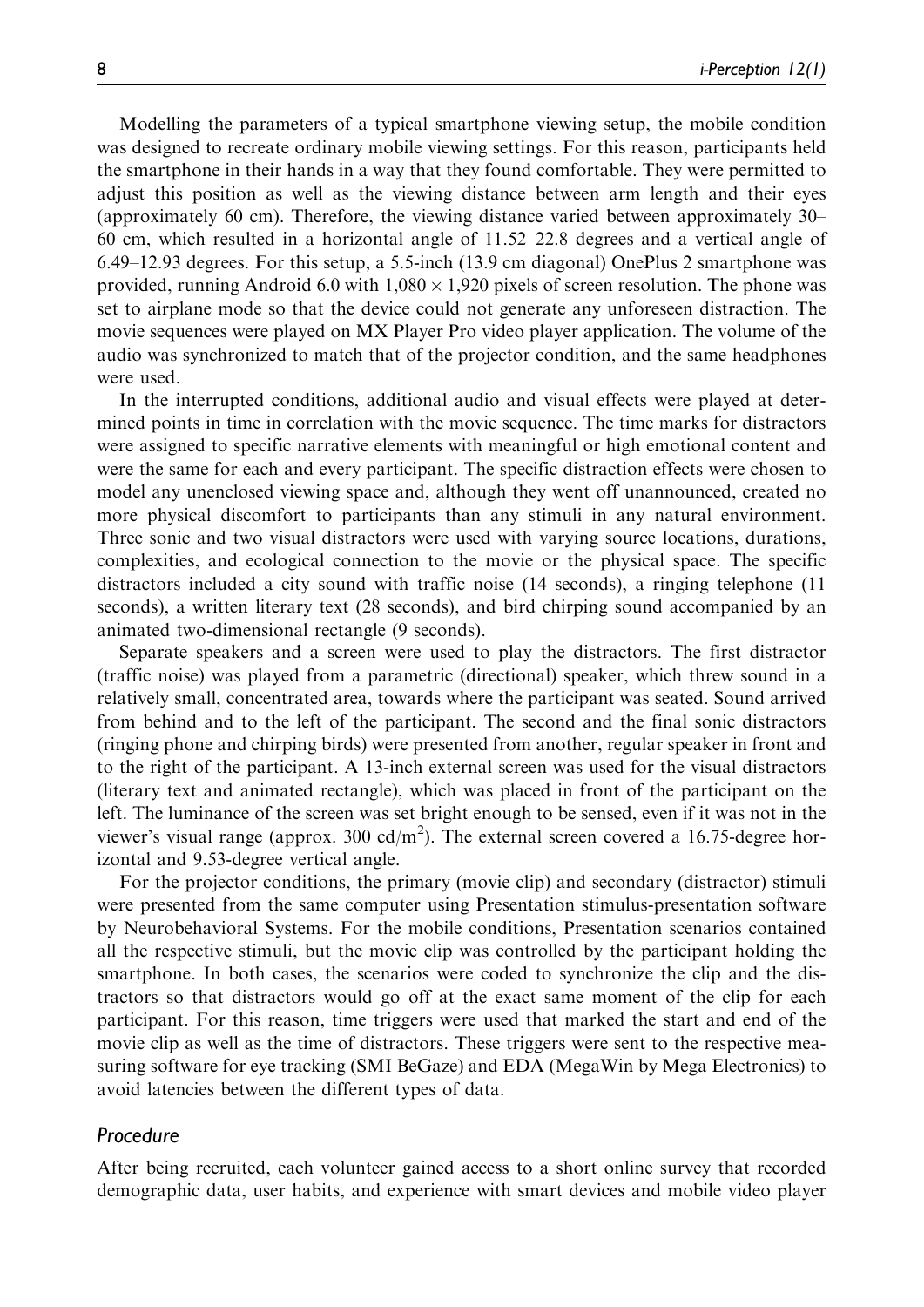applications. Eligible volunteers were randomly assigned to two of the four conditions to watch the assigned clips. Each participant was tested individually.

Following an oral briefing, participants were seated in the experiment room, and the measuring tools (eye-tracking glasses and EDA skin sensors) were applied. The eyetracking appliance was initially calibrated with one (central) calibration point, and if the participant's gaze points showed at least approximately 0.5 degrees of deviation from the control fixation point, an additional, three-point calibration was used. The clips were presented with 5 seconds of black screen at the beginning to prepare the participant. Another black screen appeared for 5 seconds after the movie clip to signal the end of the trial.

In the projector conditions, participants received no specific instructions, other than to pay close attention to the movie sequence. In the mobile conditions, they received the same instruction but were also given the opportunity to exploit the functions of the video player application, interact with the device, and adjust the presentation of the sequence if and whenever they wished or felt the need to do so. The possibilities for adjustments are accounted for as part of the mobile conditions' framework. No further analysis is conducted on interactions with the device.

After watching each assigned movie clip, participants were asked to complete a questionnaire that measured emotional engagement and presence and to answer questions regarding their comprehension of the movie content. In total, the experiment took no more than 45 minutes per participant including briefing, the two trials, and filling out a questionnaire after each trial.

## Measurements and Data Processing

Seven trials from the analysis of eye movements (9%) and 14 trials from the analysis of EDA (18.5%) were excluded due to technical errors or insufficient data. The resulting missing data can be classified as "missing completely at random" as data loss occurred irrespective of experiment conditions and were related to randomly occurring technical failures (Rubin, 1976; van Buuren, 2018). For the analysis of self-report of engagement and narrative comprehension, all trials were used for the final analysis.

Attention. Measuring the physiological factors of attention using eye tracking, the following indices were considered: the amount of time participants' gazes were on the respective screen, the amplitude and frequency of saccades, and the dispersion of fixation points. Some of these indices overlap in measuring visual attention and information search during movie watching. They, however, help quantifying the various effects of screen type and environmental distractions by providing information on how distractions and a small handheld screen would impact attention oscillation between the movie and the physical space, and how that affects task complexity. Analysing the range of indices offers an opportunity to compare their effectiveness for the case of smartphone spectatorship.

For monitoring oculomotor behaviour, a pair of head-mounted SMI 1 mobile eyetracking glasses was used with a sampling rate of 30 Hz. The mobile eye tracker enabled participants to move freely and interact naturally with the smartphone while registering both on-screen and off-screen gazes. Participants' behaviour and device use were recorded by the high-definition video recorder built into the eye tracker; additionally, activity on the smartphone screen was monitored through screen capture, using AZ Screen Recorder Android application.

To measure the likelihood of participants' gaze leaves the screen, a single dynamic area of interest (AOI) was defined that covered the respective screen on the eye tracker's recording,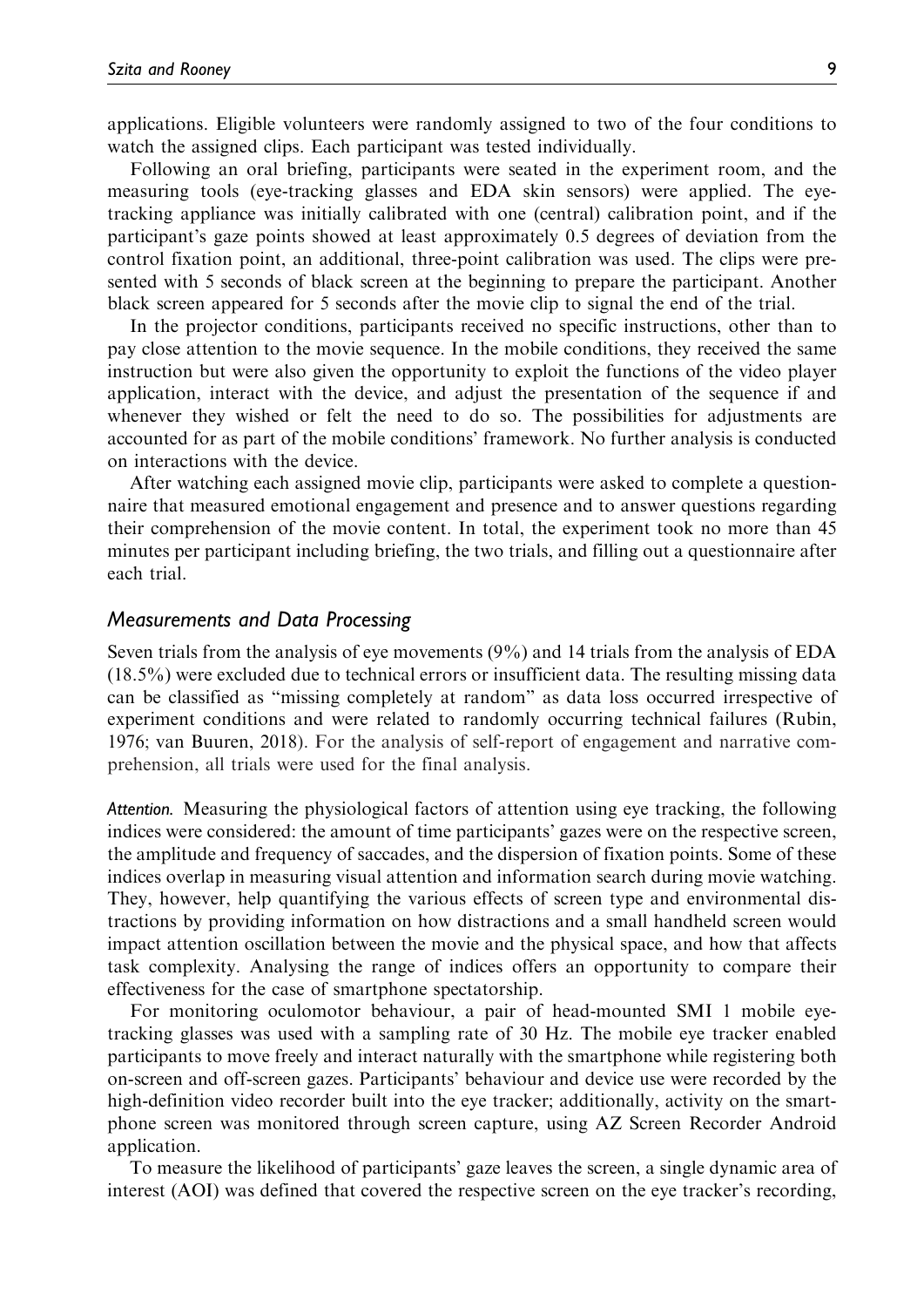independently of head movements and changes in the visual field. The respective AOI for each trial was set manually in SMI BeGaze (the eye tracker's data recording and analysis software) to follow changes in position. This required adjusting the positions  $(x \text{ and } y)$ coordinates) of the four corners of the rectangular AOI manually frame by frame to align with the position of the screen as there was a lack of linear or automatically predictable movements. Being present throughout the entire trial, the AOI enabled distinguishing among all gaze activities that fell on or outside of the screen.

Arousal. EDA measures changes in skin conductance, which are closely related to emotional arousal, immersion, and attention. EDA was measured with sensors attached to participants' fingers, which were connected to a digitizer (MegaWin ME6000 Biomonitor) with a sampling frequency of 1000 Hz. Data were recorded in microsiemens  $(\mu S)$ . The sensors were placed on two fingers of a participant's nondominant hand, on an area with a high density of sweat glands that would not interfere with carrying out the experiment tasks.

EDA produces a high variability of baseline levels in skin conductance in and between individuals depending on physiological responsiveness and skin type. For this reason, relative differences (percentages) were calculated between a baseline value and individual data points throughout the trials (Boucsein, 2012; Braithwaite et al., 2015). The baseline was the average EDA value of a 5-second window (5,000 data points) immediately preceding the start of the trial, when participants were not engaged in any tasks and were looking at the black screen. The percentages of changes from the baseline were used for the statistical analysis.

Subjective Ratings of Engagement. Participants evaluated their subjective impressions of their viewing experience on a 10-point Likert type scale with values ranging from true to not at all true. This questionnaire aimed to reveal engagement with the narration and general experience through the following indicators: presence in the diegetic space, empathy towards the characters, and levels of feeling scared, moved, and nauseated.

Major constructs from previous research were combined into one question (statement) for each item (Gross & Levenson, 1995; Qin et al., 2009; Witmer & Singer, 1998). The items to measure immersion (presence), emotional devotion (empathy), and the mental and bodily manifestations thereof (fear, being moved, nausea) were developed for the particular case of smartphone spectatorship. Wording followed first-person statements regarding the entire viewing experience with phrases as "I felt like I was present at the performance," "I empathized with the actions of one or more character(s)," or "I felt scared/moved/nauseated." To evaluate subjective ratings, each item of the questionnaire was analysed as an individual variable. An additional variable was calculated to determine individual averages of these ratings. A reliability test revealed an adequate consistency between the items with a Cronbach's alpha of 0.772.

Narrative Comprehension. To assess narrative comprehension, participants responded to seven statements for each movie sequence relating to semantically meaningful narrative information and details that were obscured by the distractors in the interrupted conditions. The statements included, for example, "As a punishment, the wire walker had to perform another wire-walking act" or "There were two men who took pictures from the tower." The details that present the correct answer to the statements were presented in the given sequence only once.

The possible answers to each question were *true*, *false*, and *I don't know*. Answers were classified and analysed as "correct," "incorrect," and "I don't know." An "I don't know"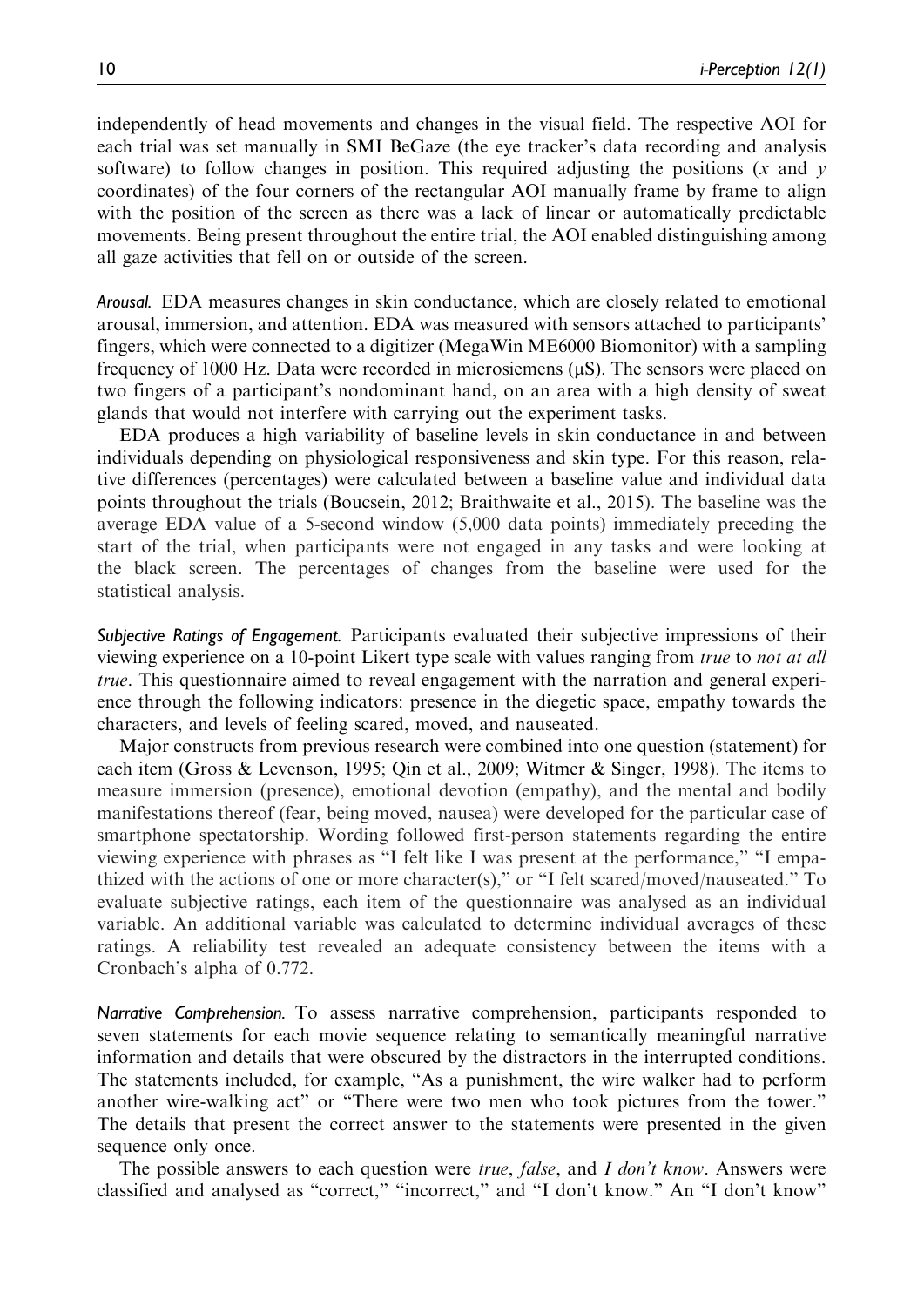answer signalled a gap in accessing the relevant information, while an incorrect answer signalled an error. In other words, when a participant chose the "I don't know option," they were aware of the gap of knowledge, whereas choosing an incorrect answer meant that they comprehended/recalled information incorrectly. Thus, to compare participants' performance, an overall score was calculated for each trial: Each correct answer equalled one point, and "I don't know" answers equalled zero point; for incorrect answers, one point was deducted. The overall score was normalized (where necessary, missing values were replaced with the participant's mean score).

# Results

To analyse the data processed with the aforementioned methods, a generalized linear mixed model analysis was performed, which included screen type and the presence or absence of distractors as independent variables. This analysis served the same purpose as a repeated measures analysis of variance, but it allowed for including participant as a random effect to control for the incomplete design (each participant being measured in two of the four conditions) while maximizing statistical power. The analysis was run for each dependent variable of attention, arousal, subjective ratings of engagement, and narrative comprehension. This determined the following effects of viewing conditions (see Table 1).

# Attention

The first research question asked about the effects of viewing conditions on gaze behaviour. We hypothesized viewers' gazes to travel longer and leave the screen for a longer proportion of the trial time in the presence of distraction and when watching the movie clip on the smartphone screen.

Dwell Time on Screen. We expected that interrupted mobile viewing likely distracts attention from the movie, which decreases the time spent on the screen AOI. However, running the model on dwell-time data, results showed no significant interaction between the effects of screen type and the presence or absence of distraction,  $F(1, 65) = 0.004$ ,  $p = .949$ . Screen type,  $F(1, 65) = 1.958$ ,  $p = .166$ , and distractions,  $F(1, 65) = 1.25$ ,  $p = .268$ , had no significant main effects either. Results of this test indicated that dwell time and, thus, attention to the respective screen was not affected by screen type or the presence of distractors. This result was confirmed by a complementing analysis of the frequency of off-screen fixations that measured the proportion of gaze events that fall outside the screen: The frequency of off-screen fixations was similarly unaffected by screen type or the presence of distractors.

Saccadic Amplitude. According to our hypothesis that viewers' gaze would likely leave the screen in the interrupted conditions, we expected a general increase in saccadic amplitude compared with uninterrupted viewing. Similarly based on the longer gaze trajectory, we predicted higher average saccadic amplitude for the projector condition than the mobile condition. In addition to an average value of saccadic amplitude, we also compared maximum and minimum values. Maximum values are constrained to the area that contain relevant information (a larger screen covers a larger area and distractions may further extend the area of visual search). Minimum values can be more sensitive for determining the effects of viewing conditions on visual search.

Average and maximum values showed no significant interaction between the effects of screen type and the presence or absence of distraction,  $F(1, 64) = 0.003$ ,  $p = .953$  and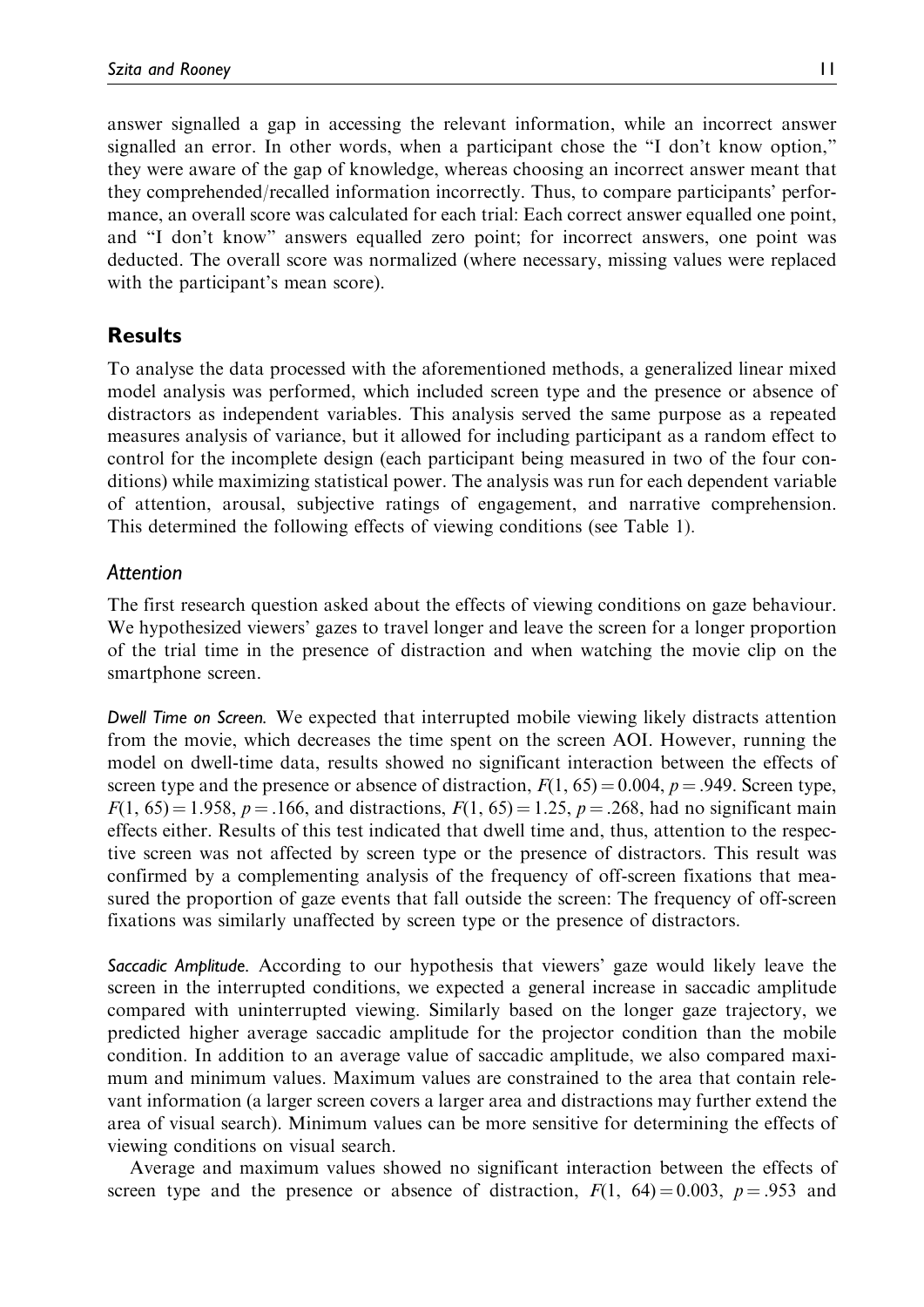|                                     | Mean (standard deviation)   |                             |                              |                              |                           |
|-------------------------------------|-----------------------------|-----------------------------|------------------------------|------------------------------|---------------------------|
| Measure                             | Interrupted mobile          | Uninterrupted mobile        | Interrupted projector        | Uninterrupted projector      | j<br>Jit                  |
| Dwell time                          | (54, 612.819)<br>393,024.46 | (59,868.034)<br>391.832.964 | (58, 410.398)<br>411.271.248 | (66,904.644)<br>403, 192.608 | Millisecond               |
| Average saccadic amplitude          | 4.828(7.311)                | 2.683 (0.955)               | 7.789 (16.402)               | 5.391 (7.002)                | Degree                    |
| Minimum saccadic amplitude***       | 0.337 (0.014)               | 0.337 (0.016)               | 0.34 (0.023)                 | 0.35 (0.025)                 | Degree                    |
| Maximum saccadic amplitude          | 583.325 (1660.429)          | 34.774 (80.234)             | 309.394 (5535.282)           | 2050.674 (8197.428)          | Degree                    |
| Saccadic frequency*                 | .889 (0.372)                | 2.136 (0.422)               | 2.124 (0.489)                | 1.889(0.294)                 | Count/second              |
| Gaze dispersion***                  | (21.197(43.723))            | (62.195(42.93))             | (91.754 (95.054)             | 205.986 (143.115)            | Standard deviation        |
|                                     |                             |                             |                              |                              | of coordinates            |
| Electrodermal activity**            | $-0.011(0.215)$             | $-0.004(0.221)$             | 0.145(0.319)                 | 0.173(0.336)                 | Percentage of<br>baseline |
| Experience rating-presence****      | 4.389 (1.852)               | 6(2.362)                    | 4.6 (2.563)                  | 4.833(2.771)                 |                           |
| Experience rating-empathy***        | 4.111 (1.906)               | 4.95 (1.905)                | 3.65(2.301)                  | 4.333 (2.142)                |                           |
| Experience rating-feeling scared    | 5.556 (2.64)                | 5.7 (3.08)                  | 5.8 (3.002)                  | 6.056(2.999)                 |                           |
| Experience rating-feeling moved     | 5.278 (2.191)               | 5.7(2.515)                  | 4.7 (2.155)                  | 4.889 (2.324)                |                           |
| Experience rating-feeling nauseated | 7.556 (3.382)               | 7.2 (2.783)                 | 6.8(3.071)                   | 7.611 (3.5)                  |                           |
| Experience rating-average           | 5.378 (1.585)               | 5.91 (1.807)                | 5.11 (1.856)                 | 5.544 (1.477)                |                           |
| Narrative comprehension*            | 1.11(2.42)                  | 3.255 (2.053)               | 2.4(2.371)                   | 2.153 (1.935)                |                           |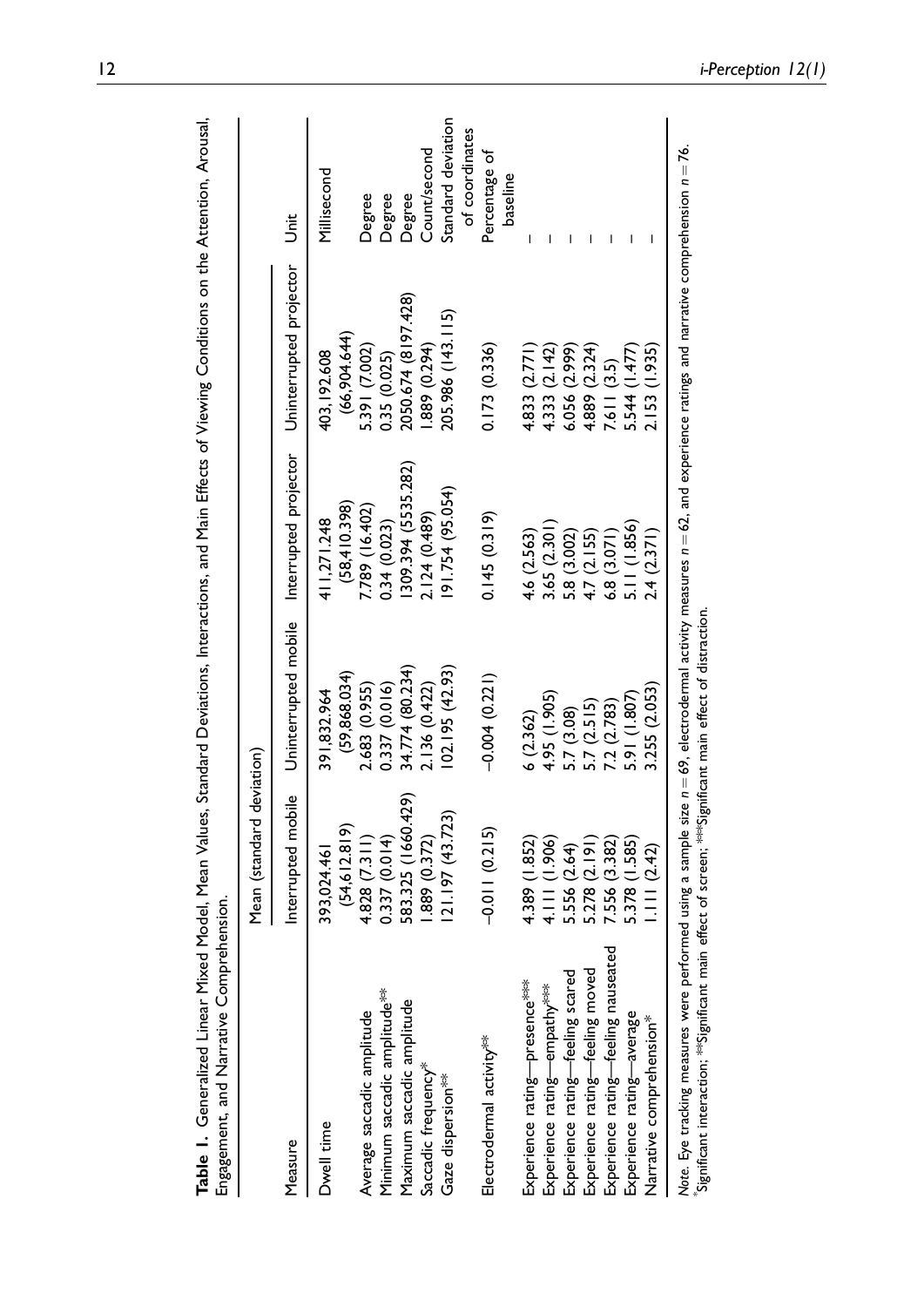$F(1, 65) = 0$ ,  $p = .998$ . On average and maximum values, neither the screen type,  $F(1, 64) =$ 1.658,  $p = .203$  and  $F(1, 65) = 0$ ,  $p = .996$ , nor the distraction,  $F(1, 64) = 1.06$ ,  $p = .307$  and  $F(1, 65) = 0$ ,  $p = 1$ , had significant main effects.

Although average and maximum values were independent of viewing conditions, comparing the minimum values of saccadic amplitude partly confirmed our hypotheses: A significant main effect was observed between screen types,  $F(1, 65) = 4.137$ ,  $p = .046$ . The minimum values of saccadic amplitude were significantly higher for the projector conditions than for mobile conditions. No significant interaction,  $F(1, 65) = 0.872$ ,  $p = .354$ , and no significant main effect of distraction,  $F(1, 65) = 1.696$ ,  $p = .197$ , were observed for minimum saccadic amplitude.

Saccadic Frequency. Measuring the number of saccades per second, the results revealed that variables interacted in their effect on saccadic frequency,  $F(1, 65) = 4.306$ ,  $p = .042$ . A simple main effect analysis determined that saccadic frequency was significantly higher for the mobile screen during uninterrupted viewings, meaning that participants performed more saccades when watching the clip on the mobile screen than on the projector screen in the absence of distractions,  $t(65) = 2.162$ ,  $p = .034$ .

Gaze Dispersion. According to our hypothesis, fixation points<sup>3</sup> were expected to be more concentrated in the central area of the image on the smartphone than they are on the large screen. To quantify and compare the variation (dispersion) of fixation coordinates, the standard deviation of all fixation coordinates was calculated for each trial. Here, a lower standard deviation value reveals that these points are distributed in a smaller area around the central point. The dispersion of fixation points decreases with smaller screens, so mobile conditions were expected to produce lower fixation dispersion.

As anticipated, screen type had a main effect on gaze dispersion,  $F(1, 64) = 26.229$ ,  $p < .001$ . Fixations were spread on a significantly larger area when watching the projector screen than when watching the mobile screen. No significant interaction,  $F(1, 64) = 0.502$ ,  $p = .481$ , or main effect of distraction,  $F(1, 64) = 0.024$ ,  $p = .877$ , was observed.

# Arousal

Having explored the effects of attention and gaze behaviour, next we looked at arousal. EDA measurements provided an overall EDA score, the mean value per trial relative to the baseline value. A comparison of the corrected overall scores across conditions was anticipated to determine changes in arousal that originated from engagement with the movie clip and the diegetic events. This suggests that EDA values would be higher in the projector conditions and during uninterrupted viewing.

EDA values showed a main effect of screen,  $F(1, 58) = 5.78$ ,  $p = .019$ , where the average EDA level was significantly higher for the projector conditions than mobile conditions. This result indicates that participants were more aroused during projector watching. No significant interaction,  $F(1, 58) = 0.014$ ,  $p = .906$ , or main effect of distraction,  $F(1, 58) = 0.071$ ,  $p = .791$ , was observed for this variable.

# Engagement

Following the third research question, we tested participants' self-reported engagement. The individual average scores as well as all the separate items of the self-report questionnaire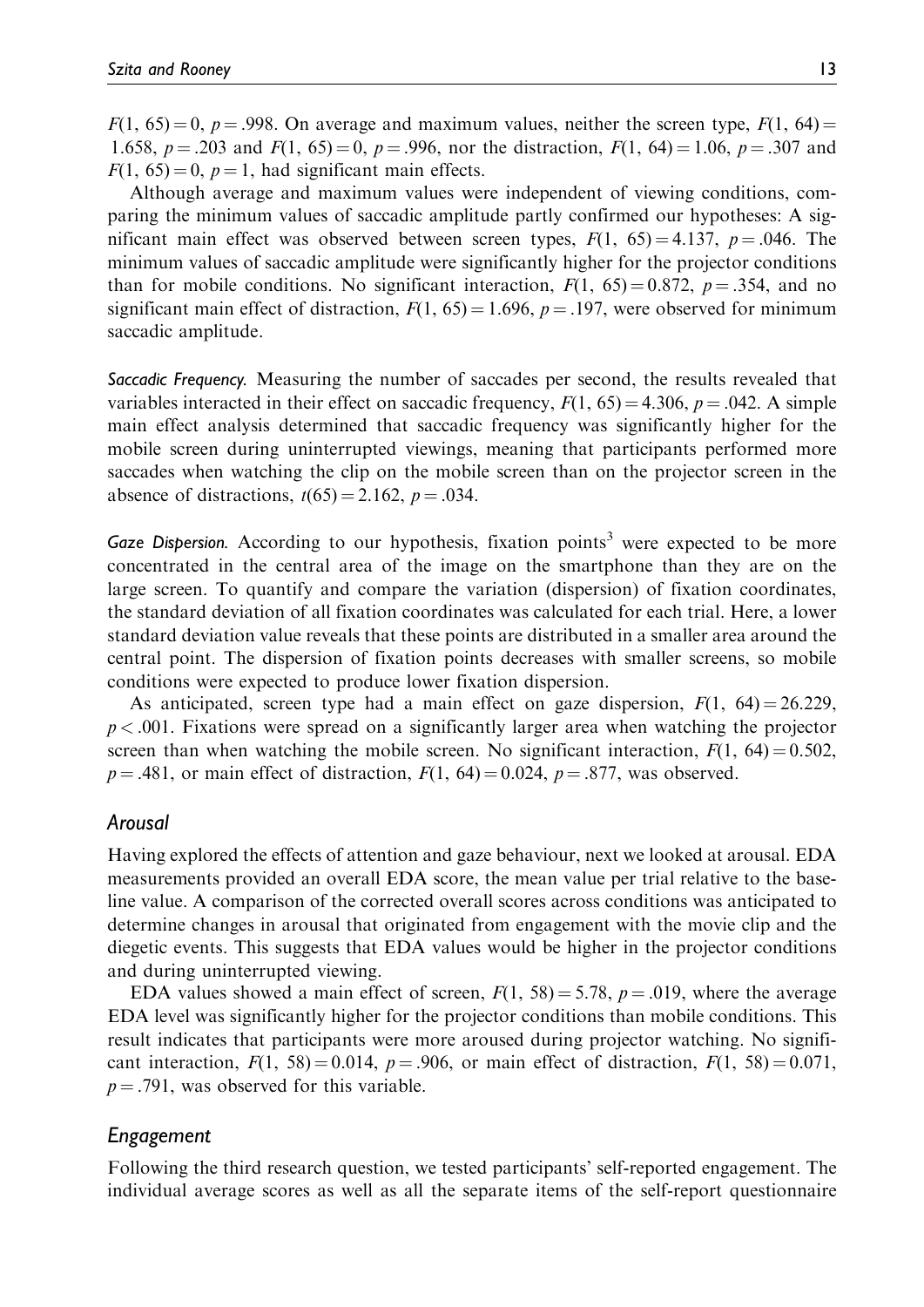(sensation of presence, empathy, feeling scared, moved, and nauseated) were expected to have lower values for small-screen and interrupted trials.

In terms of the average value, results showed no significant main effect of distraction,  $F(1)$ , 72) = 3.611,  $p = .061$ , or screen,  $F(1, 72) = 1.55$ ,  $p = .217$ , or significant interaction,  $F(1, 72) =$ 0.01,  $p = 0.922$ . To further explore this finding, we ran the analysis on the individual items.

In the case of presence and empathy ratings, significant main effects of distraction were observed: Ratings for both items were significantly higher in the uninterrupted conditions than in the interrupted conditions,  $F(1, 72) = 4.644$ ,  $p = .034$  and  $F(1, 72) = 6.645$ ,  $p = .012$ . However, results showed no significant interactions between the effects of screen type and distraction on presence and empathy,  $F(1, 72) = 1.102$ ,  $p = .297$  and  $F(1, 72) = 0.017$ ,  $p = .898$ , and screen had no significant main effect on these items,  $F(1, 72) = 1.247$ ,  $p = .268$  and  $F(1, 72) = 3.331, p = .072$ .

Subjective ratings of feeling scared,  $F(1, 72) = 0.004$ ,  $p = .948$ , being moved,  $F(1, 72) =$ 0.032,  $p = .859$ , or experiencing nausea,  $F(1, 72) = 0.375$ ,  $p = .542$ , showed no significant interaction between screen type and the presence or absence of distraction. Neither the screen type,  $F(1, 72) = 0.477$ ,  $p = .492$ ;  $F(1, 72) = 3.731$ ,  $p = .057$ ;  $F(1, 72) = 0.18$ ,  $p = .673$ , nor the distraction,  $F(1, 72) = 0.212$ ,  $p = .647$ ;  $F(1, 72) = 0.722$ ,  $p = .398$ ;  $F(1, 72) = 0.314$ ,  $p = .577$ , had main effects on these variables.

## Narrative Comprehension

Mobile screen and interrupted viewing were hypothesized to decrease engagement with the movie and, consequently, poorer recollection of narrative details. For testing narrative comprehension, the overall scores indicating individual performance were compared. Narrative comprehension scores showed a significant interaction between screen type and distraction,  $F(1, 72) = 4.811$ ,  $p = .032$ . A post hoc exploration of this interaction revealed a simple main effect of distractors,  $t(72) = 2.945$ ,  $p = .004$ : Participants scored significantly higher in uninterrupted condition than interrupted condition when watching the movie clip on the smartphone.

## **Discussion**

In the present study, we tested the effects of screen type and environmental distractions on attention, arousal, engagement, and narrative comprehension during movie watching. The results revealed the impact of viewing conditions on eye movements (minimum saccadic amplitude and saccadic frequency), gaze dispersion, EDA, self-reports of engagement (feeling of presence and empathy), as well as comprehension.

Measuring the distance the eye travels between two fixation points, saccadic amplitude is of particular interest in assessing skewness in participants exploring the screen and off-screen areas. Viewers' minimum saccadic amplitude was higher when watching a movie clip on the projector screen than on the mobile device meaning that their gaze travelled longer when viewing the projector. Correspondingly, the dispersion of gaze increased in the case of the larger screen: As expected, fixation points covered a larger proportion of the surface of the projector screen than the mobile screen. This even seems to comply with the fact that, although larger displays produce a larger retinal image, a greater proportion of the image stays outside the fovea, the area that provides sharp vision. For saccadic frequency, an opposing tendency was observed: Viewers moved their eyes more in the mobile condition but only in the absence of distractions. We explain this by the fact that viewers' gazes travel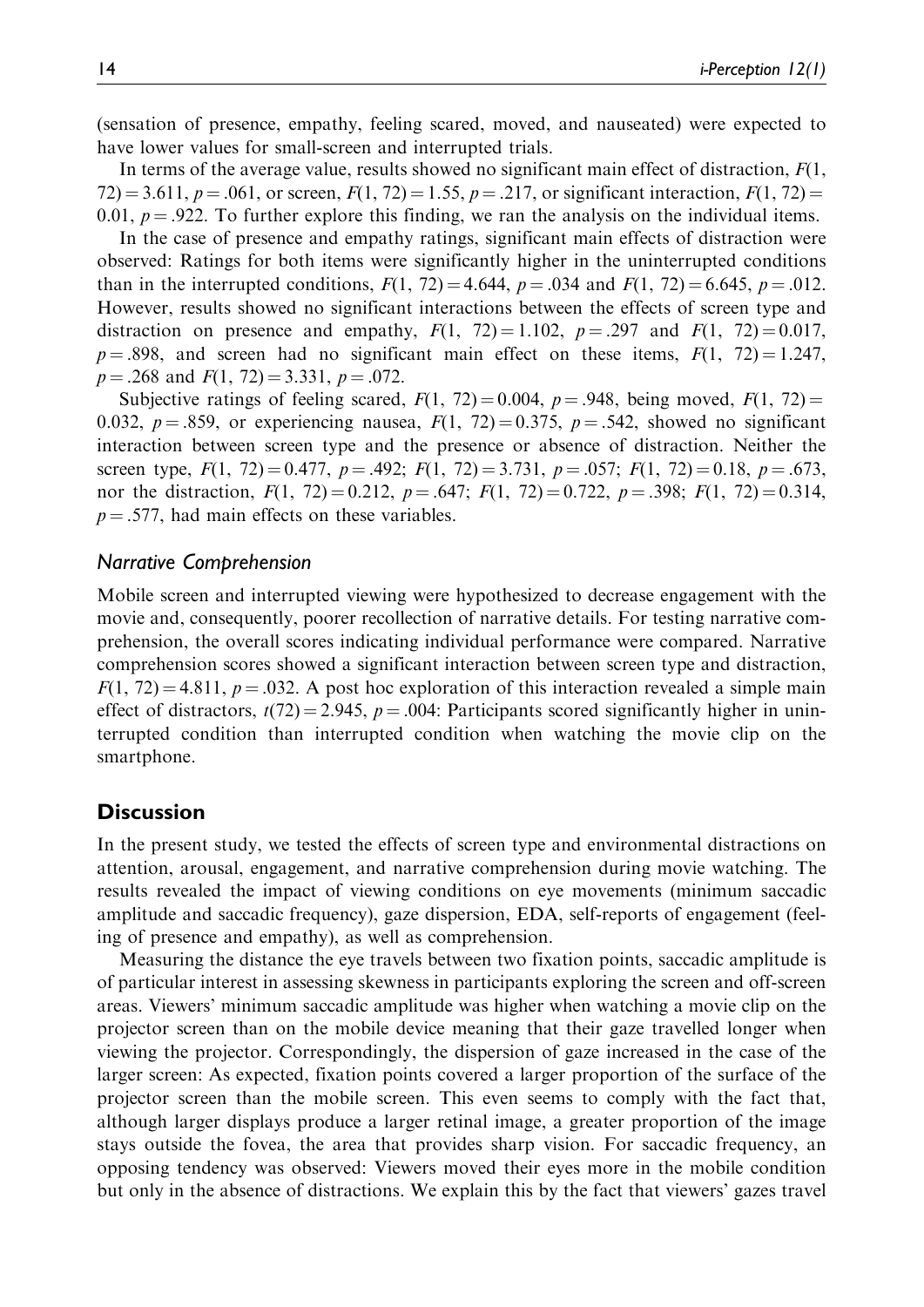shorter distances on a small screen: Screen content can be explored while making smaller changes to gaze position, which can increase the frequency of saccades.

Besides screen size, previous research has shown that saccadic behaviour correlates with the difficulty of task (May et al., 1990). More specifically, a complex task (for instance, difficulty focusing on a small handheld screen's content while interrupted by distractors) likely decreases the amount of eye movements. This raises the question of how cognitively demanding smartphone viewing is or how complex a mental activity it involves. However, in contrary to our expectations, interrupted mobile viewing did not affect saccadic behaviour in a way that would suggest it being more demanding or complex than the more conventional fixed-screen viewing that encompasses a larger proportion of the history of moving-image media.

Neither the screen type nor the presence or absence of distractors showed an effect on the proportion of time participants' gaze spent on or outside of the screen. This signals that viewers were similarly unlikely to transfer their visual attention to the surrounding space from a small portable screen as from a large stationary screen, even in the presence of environmental distractions. The lack of significant differences between viewing conditions in the tendency of off-screen gaze may suggest that viewers are able to accustom to viewing small handheld screens in unenclosed environments and engage in movie experiences comparable to large-screen viewing. A possible reason would lie in the affective quality of feature films; the idea that the complexity of the movie stimulus and the high perceptual load it entails would limit the perceptual resources to be directed to off-screen stimuli (Bailenson  $\&$ Yee, 2006; de Kort & IJsselsteijn, 2008; Lavie, 1995). Other possible factors can be related to smartphone usage and the properties of the device. Active smartphone users (all participants had over 2 months of experience with consuming audiovisual content on their smartphones) might accustom to screens and viewing environments easily, which fosters a focused movie experience. Moreover, handheld control over the screen and its position might have led to an optimal and focused viewing, where visual attention concentrated on the screen can successfully mask external distractors. However, both the role of frequent smartphone usage and handheld screen control require further investigation in future research.

Immersion and narrative engagement may be measured by the level of arousal in response to narrative events (Boucsein, 2012; Potter & Bolls, 2012). EDA results showed that screen type has an impact on arousal. Arousal was expected to be lower in the mobile conditions than in the projector conditions, and the results corresponded with this expectation. This suggests that a larger screen increases viewers' involvement with a movie and that this involvement leads to a higher level of responsiveness to narrative events.

The EDA results stand in accordance to the increased engagement with moving images on bigger screens found by Freeman et al. (2000), IJsselsteijn et al. (2001), Troscianko et al. (2012), and others. Yet, screen size did not affect the subjective indices of engagement in the present study the same way it did in previous research. This result might signal that handheld smartphone screens impact viewing experiences differently than stationary screens of various sizes. In addition, although we did not account for the changes of visual angle in the design of this experiment, it is possible that these factors affected our results in that mobile participants' subjective sensation of engagement increased with the control of the screen to the level of projector participants'.

Distractors, however, had effects on the subjective assessments of presence and empathy: Participants in the interrupted conditions rated their sensation of presence and empathy lower than those in the uninterrupted conditions. The impact of distractors shows that environmental stimuli can make it more difficult to engage with a fictional world and its characters. A similar effect of distractors was observed for the case of narrative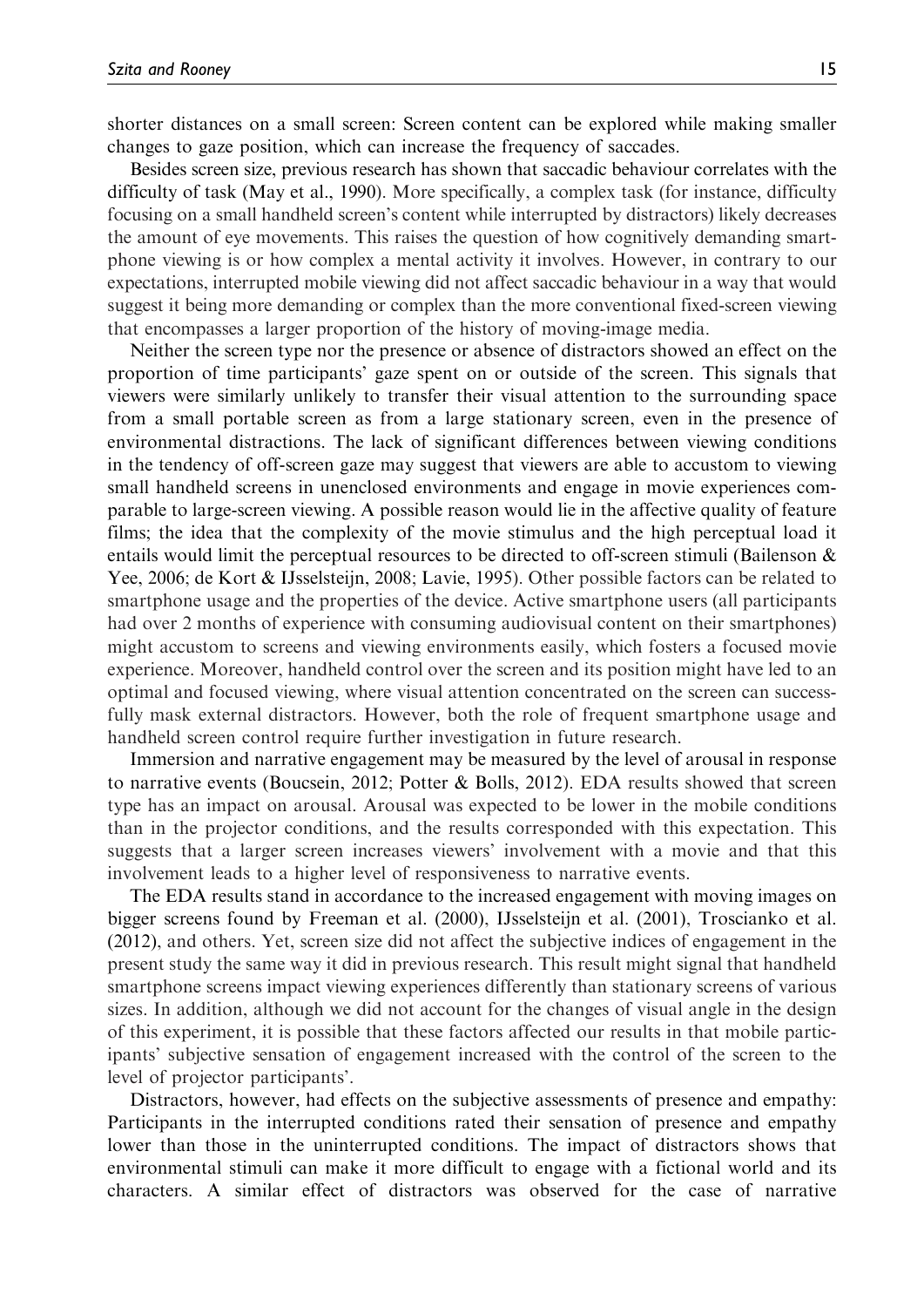comprehension: Participants scored lower in the comprehension test in the presence of distractors when watching the movie clip on the smartphone.

## Limitations

We demonstrated differences between smartphone and stationary screen viewing in unenclosed environments in some variables and not in others. Here, it is worth reflecting on the fact that viewers wore eye-tracking glasses that may have impacted on the "natural viewing." For example, they may have blocked the complete view of the visual distractors appearing on an external screen at an approximately 45-degree angle upwards when the movie was being played on the smartphone. Nevertheless, the use of eye tracking in the current study makes an important contribution in combination with our other measures.

In this experiment, we used physiological measurements, performance tests, and self-reports. This combination of objective and subjective measurements is able to capture viewer behaviour even when subjective responses are biased by social and cultural expectations or mental abilities, such as memory and language skills. Still, we cannot rule out that some of the results are content specific and cannot be generalized beyond the movie sequences used here. Previous research provides evidence on the correlation between the emotions and attention (Fredrickson & Branigan, 2005; Rowe et al., 2007). This tendency was demonstrated for the case of movie watching: Finucane's (2011) study shows that watching fearful movie sequences narrows attention. Bezdek and Gerrig (2017; see also Bezdek et al., 2015) came to corresponding conclusions finding that suspense (the potential of negative future events) in films increases narrative transportation and, therefore, the accuracy of recollection and decreases attention to external stimuli or secondary tasks. As the film clips used in the present study evoke suspense and present scenes with intense emotional tension (i.e., fear for the main protagonist's unsuccessful wire-walking act and death), the narrative itself and its emotional content may have affected our results in terms of attention to the movie, lack of attention to external stimuli, arousal, and engagement. To determine the specific effects of film genre, emotional content, and certain semantic information (faces, bodies, urban environments, or even the effects of acrophobia) on handheld and stationary screen viewing, additional tests are required.

Potential future studies include a fine-grained analysis of the way adjustments of the mobile screen's position and other interactions would affect viewer responses. In addition, our focus was on individual viewing strategies, but another potentially significant factor of unenclosed viewing environments is the proximity and social presence of others. Testing viewer behaviour in the presence of others is also subject to further research.

# Conclusion

In conclusion, our results show that screen type has effects on the physiological indicators of attention and arousal, and distractions have effects on the sensation of engagement and narrative comprehension. These findings imply that viewers can comprehend narrative information and engage with a fictional narrative better when there are no distractions but also that watching large stationary screens in designated viewing environments increases engagement with the movie. From another angle, smartphone viewers are more likely to be affected by external distractions, which effect was foremost observable in terms of subjective ratings and narrative comprehension. These results confirm the importance of regarding smartphones as distinct media tools that encompass specific practices and clear-cut impact on viewing experiences.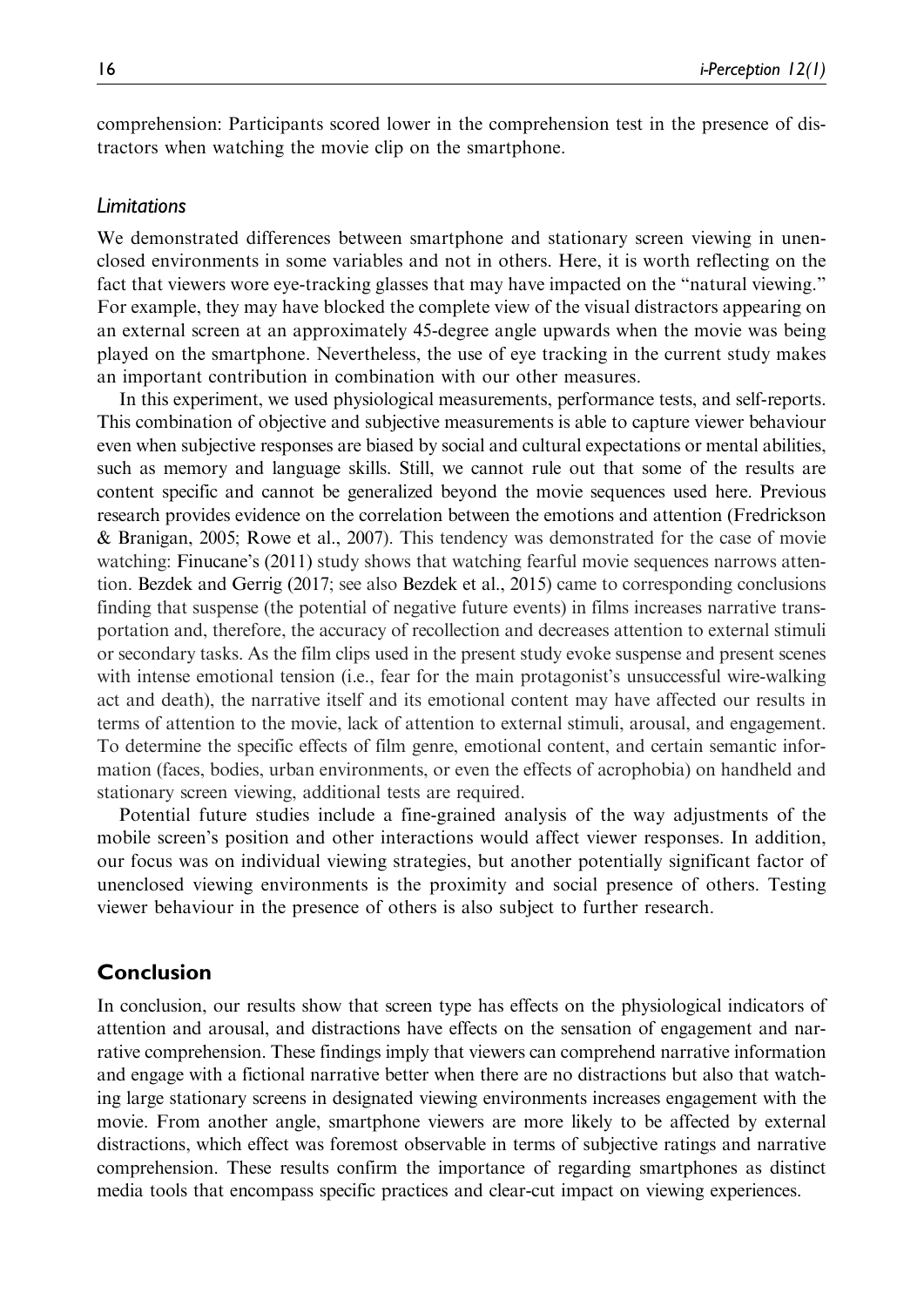## Acknowledgements

Data were collected at Aalto Behavioral Laboratory. Kata Szita thanks Pia Tikka, Veli-Matti Saarinen, Kajsa Hansen Yang, Katalin Bálint, and Vera Szekér.

## Declaration of Conflicting Interests

The author(s) declared no potential conflicts of interest with respect to the research, authorship, and/or publication of this article.

## Funding

The author(s) disclosed receipt of the following financial support for the research, authorship, and/or publication of this article: This work was partially funded by grants from The Lars Hierta Memorial Fund (FO2017-0418) and Holger and Thyra Lauritzen Foundation for Research in the Field of Film Studies to Kata Szita.

## ORCID iDs

Kata Szita **b** <https://orcid.org/0000-0002-3177-9980> Brendan Rooney D <https://orcid.org/0000-0001-9842-1492>

## **Notes**

- 1. On reactions being biased due to knowledge of a sequence, see Noton and Stark (1971a, 1971b).
- 2. For the sake of comparison, a viewer seated on the prime seat of a movie theater (the area sold or occupied first, approximately at the back two thirds of an auditorium) sees the screen with an average horizontal angle of 45 degrees (Allen, 1999).
- 3. Gaze events with a minimum duration of 80 milliseconds were treated as fixations.

## **References**

- Alho, K., Escera, C., Dıaz, R., Yago, E., & Serra, J. M. (1997). Effects of involuntary auditory attention on visual task performance and brain activity. NeuroReport, 8(15), 3233–3237. [https://](https://doi.org/10.1097/00001756-199710200-00010) [doi.org/10.1097/00001756-199710200-00010](https://doi.org/10.1097/00001756-199710200-00010)
- Allen, I. (1999). Screen size: The impact on picture and sound (reprint paper). SMPTE Journal, 108(5), 284–289.<https://doi.org/10.5594/J14028>
- Bailenson, J. N., & Yee, N. (2006). A longitudinal study of task performance, head movements, subjective report, simulator sickness, and transformed social interaction in collaborative virtual environments. Presence: Teleoperators and Virtual Environments, 15(6), 699–716. [https://doi.org/10.](https://doi.org/10.1162/pres.15.6.699) [1162/pres.15.6.699](https://doi.org/10.1162/pres.15.6.699)
- Bakdash, J. Z., Augustyn, J. S., & Proffitt, D. R. (2006). Large displays enhance spatial knowledge of a virtual environment. In S. N. Spencer (Ed.), Proceedings of the 3rd symposium on applied perception in graphics and visualization (pp. 59–62). Association for Computing Machinery. [https://doi.org/10.](https://doi.org/10.1145/1140491.1140503) [1145/1140491.1140503](https://doi.org/10.1145/1140491.1140503)
- Bezdek, M. A., & Gerrig, R. J. (2017). When narrative transportation narrows attention: Changes in attentional focus during suspenseful film viewing. Media Psychology, 20(1), 60–89. [https://doi.org/](https://doi.org/10.1080/15213269.2015.1121830) [10.1080/15213269.2015.1121830](https://doi.org/10.1080/15213269.2015.1121830)
- Bezdek, M. A., Gerrig, R. J., Wenzel, W. G., Shin, J., Pirog Revill, K., & Schumacher, E. H. (2015). Neural evidence that suspense narrows attentional focus. Neuroscience, 303, 338–345. [https://doi.](https://doi.org/10.1016/j.neuroscience.2015.06.055) [org/10.1016/j.neuroscience.2015.06.055](https://doi.org/10.1016/j.neuroscience.2015.06.055)

Boucsein, W. (2012). Electrodermal activity (2nd ed.). Springer.

Bracken, C. C., Pettey, G., Guha, T., & Rubenking, B. E. (2010). Sounding out small screens and telepresence: The impact of audio, screen size, and pace. Journal of Media Psychology: Theories, Methods, and Applications, 22(3), 125–137.<https://doi.org/10.1027/1864-1105/a000017>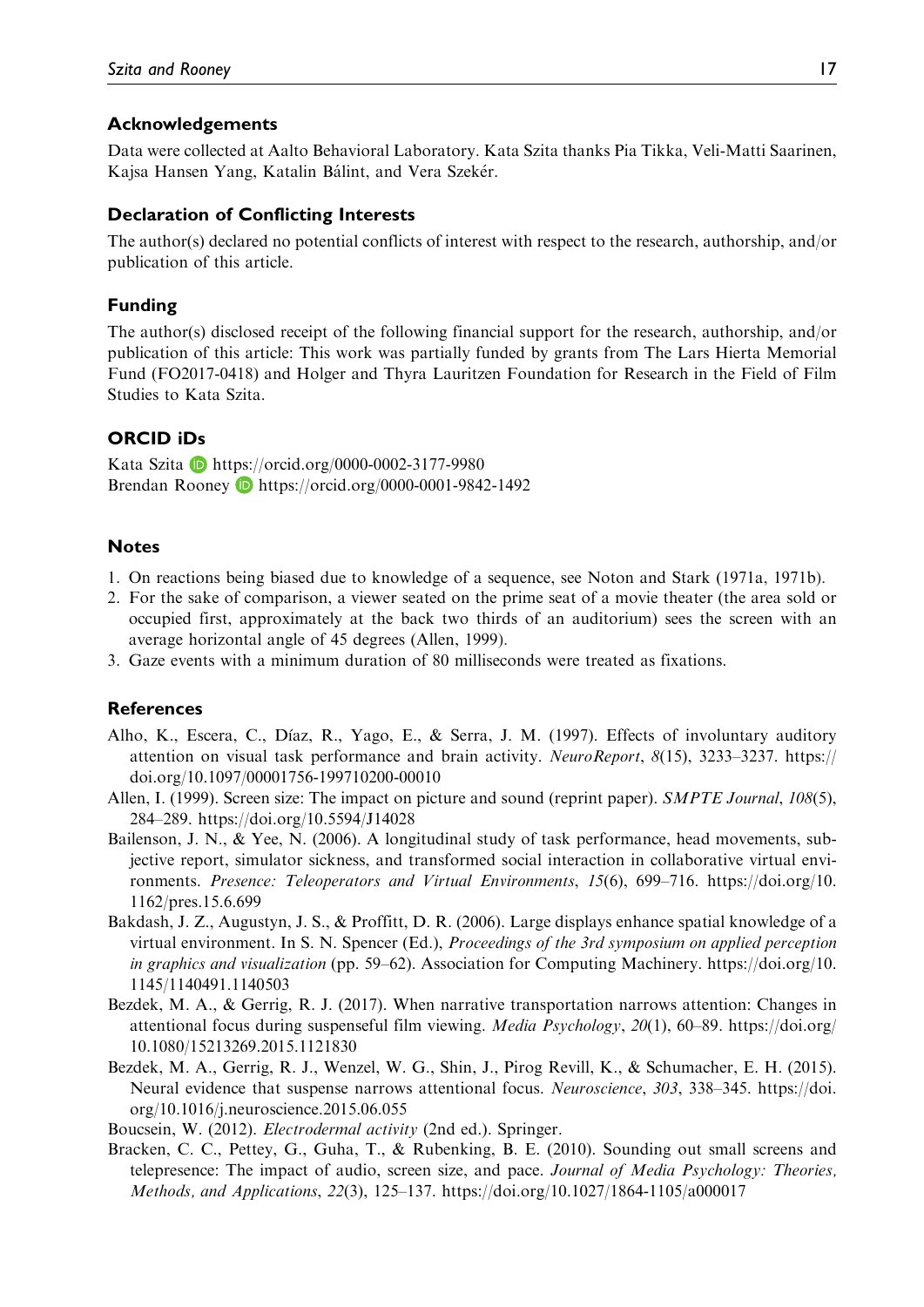- Braithwaite, J. J., Watson, D. G., Jones, R., & Rowe, M. (2015). A guide for analysing electrodermal activity  $(EDA)$  and skin conductance responses (SCRs) for psychological experiments. Selective Attention & Awareness Laboratory (SAAL), Behavioural Brain Sciences Centre, University of Birmingham. [https://](https://www.birmingham.ac.uk/Documents/college-les/psych/saal/guide-electrodermal-activity.pdf) [www.birmingham.ac.uk/Documents/college-les/psych/saal/guide-electrodermal-activity.pdf](https://www.birmingham.ac.uk/Documents/college-les/psych/saal/guide-electrodermal-activity.pdf)
- Carmi, R., & Itti, L. (2006). Visual causes versus correlates of attentional selection in dynamic scenes. Vision Research, 46(26), 4333–4345.<https://doi.org/10.1016/j.visres.2006.08.019>
- Cutting, J. E., Brunick, K. L., DeLong, J. E., Iricinschi, C., & Candan, A. (2011). Quicker, faster, darker: Changes in Hollywood film over 75 years. *i-Perception*, 2(6), 569–576. [https://doi.org/10.](https://doi.org/10.1068/I0441aap) [1068/I0441aap](https://doi.org/10.1068/I0441aap)
- de Kort, Y. A. W., & IJsselsteijn, W. A. (2008). People, places, and play: Player experience in a sociospatial context. Computers in Entertainment, 6(2), 18.<https://doi.org/10.1145/1371216.1371221>
- Duchowski, A. T. (2007). Eye tracking methodology: Theory and practice (2nd ed.). Springer.
- Escera, C., Alho, K., Schröger, E., & Winkler, I. (2000). Involuntary attention and distractibility as evaluated with event-related brain potentials. Audiology and Neuro-Otology,  $5(3-4)$ , 151–166. <https://doi.org/10.1159/000013877>
- Escera, C., Alho, K., Winkler, I., & Näätänen, R. (1998). Neural mechanisms of involuntary attention to acoustic novelty and change in the acoustic environment. Journal of Cognitive Neuroscience, 10(5), 590–604.<https://doi.org/10.1162/089892998562997>
- Finucane, A. M. (2011). The effect of fear and anger on selective attention. Emotion, 11(4), 970–974. <https://doi.org/10.1037/a0022574>
- Fredrickson, B. L., & Branigan, C. (2005). Positive emotions broaden the scope of attention and thought-action repertoires. Cognition and Emotion, 19(3), 313–332. [https://doi.org/10.1080/](https://doi.org/10.1080/02699930441000238) [02699930441000238](https://doi.org/10.1080/02699930441000238)
- Freeman, J., Avons, S. E., Meddis, R., Pearson, D. E., & IJsselsteijn, W. (2000). Using behavioral realism to estimate presence: A study of the utility of postural responses to motion stimuli. *Presence*, 9(2), 149–164.<https://doi.org/10.1162/105474600566691>
- Ghellal, S., & Lindt, I. (2008). Interactive movie elements in a pervasive game. *Personal and Ubiquitous* Computing, 12(4), 307–315.<https://doi.org/10.1007/s00779-007-0186-8>
- Gross, J. J., & Levenson, R. W. (1995). Emotion elicitation using films. Cognition and Emotion, 9(1), 87–108.<https://doi.org/10.1080/02699939508408966>
- Hasson, U., Nir, Y., Levy, I., Fuhrmann, G., & Malach, R. (2004). Intersubject synchronization of cortical activity during natural vision. Science, 303(5664), 1634–1640.<https://doi.org/10.1126/science.1089506>
- Hatada, T., Sakata, H., & Kusaka, H. (1980). Psychophysical analysis of the "sensation of reality" induced by a visual wide-field display. SMPTE Journal, 89(8), 560–569. [https://doi.org/10.5594/](https://doi.org/10.5594/J01582) [J01582](https://doi.org/10.5594/J01582)
- Hou, J., Nam, Y., Peng, W., & Lee, K. M. (2012). Effects of screen size, viewing angle, and players' immersion tendencies on game experience. Computers in Human Behavior, 28(2), 617–623. [https://](https://doi.org/10.1016/j.chb.2011.11.007) [doi.org/10.1016/j.chb.2011.11.007](https://doi.org/10.1016/j.chb.2011.11.007)
- Hu, J., & Bartneck, C. (2008). Culture matters: A study on presence in an interactive movie. CyberPsychology & Behavior, 11(5), 529–535.<https://doi.org/10.1089/cpb.2007.0093>
- Hutson, J. P., Smith, T. J., Magliano, J. P., & Loschky, L. C. (2017). What is the role of the film viewer? The effects of narrative comprehension and viewing task on gaze control in film. Cognitive Research: Principles and Implications, 2(1), 46.<https://doi.org/10.1186/s41235-017-0080-5>
- IJsselsteijn, W. A., de Ridder, H., Freeman, J., & Avons, S. E. (2000). Presence: Concept, determinants and measurement. In B. E. Rogowitz  $\&$  T. N. Pappas (Eds.), *Proceedings of human vision and* electronic imaging (pp. 520–529). SPIE: The International Society for Optical Engineering. <https://doi.org/10.1117/12.387188>
- IJsselsteijn, W. A., de Ridder, H., Freeman, J., Avons, S. E., & Bouwhuis, D. (2001). Effects of stereoscopic presentation, image motion, and screen size on subjective and objective corroborative measures of presence. Presence: Teleoperators and Virtual Environments, 10(3), 298–311. [https://doi.](https://doi.org/10.1162/105474601300343621) [org/10.1162/105474601300343621](https://doi.org/10.1162/105474601300343621)
- Itti, L. (2005). Quantifying the contribution of low-level saliency to human eye movements in dynamic scenes. Visual Cognition, 12(6), 1093–1123.<https://doi.org/10.1080/13506280444000661>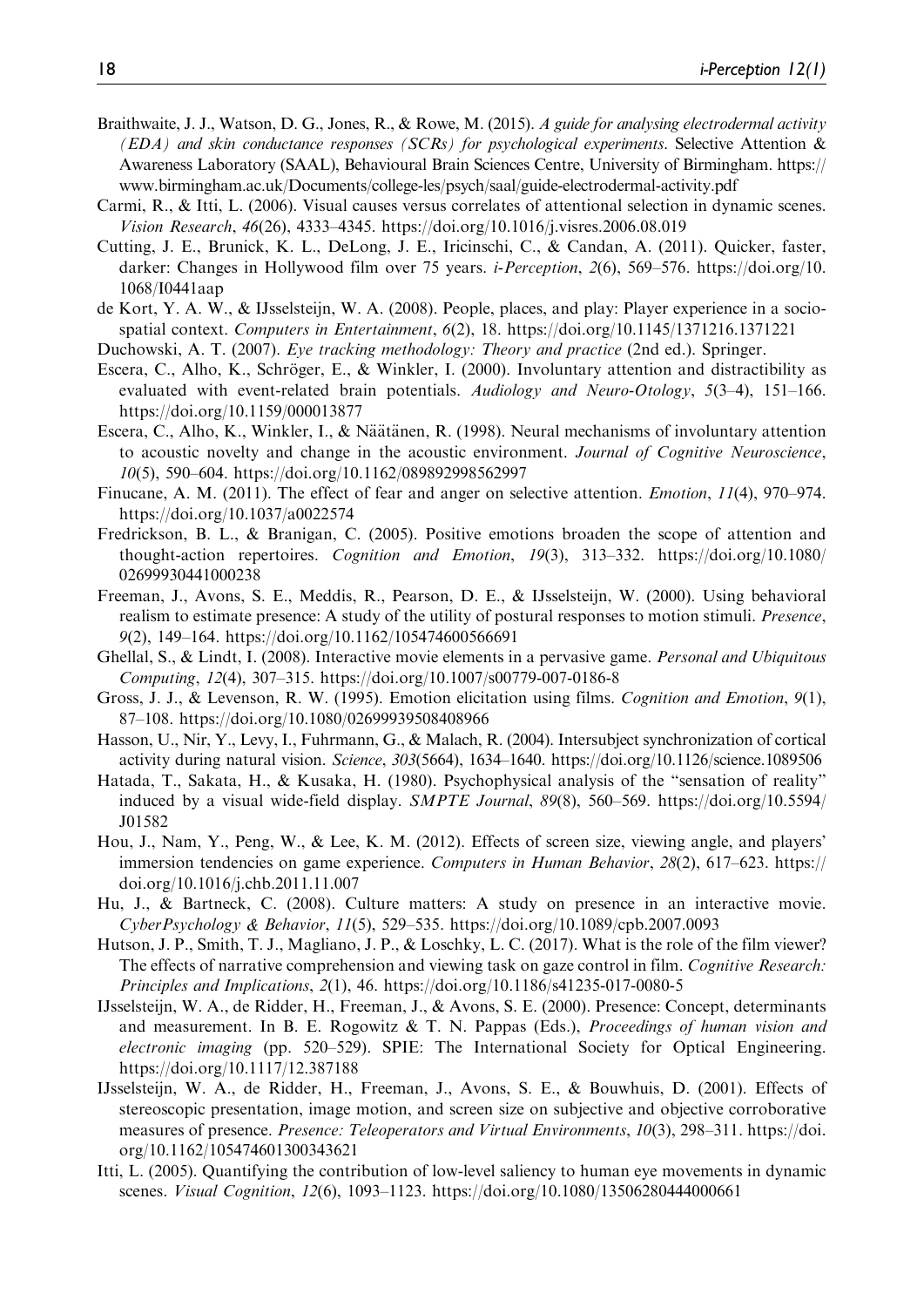- Lavie, N. (1995). Perceptual load as a necessary condition for selective attention. Journal of Experimental Psychology: Human Perception and Performance, 21(3), 451–468. [https://doi.org/10.](https://doi.org/10.1037/0096-1523.21.3.451) [1037/0096-1523.21.3.451](https://doi.org/10.1037/0096-1523.21.3.451)
- Lavie, N., Hirst, A., De Fockert, J. W., & Viding, E. (2004). Load theory of selective attention and cognitive control. Journal of Experimental Psychology: General, 133(3), 339–354. [https://doi.org/10.](https://doi.org/10.1037/0096-3445.133.3.339) [1037/0096-3445.133.3.339](https://doi.org/10.1037/0096-3445.133.3.339)
- Lombard, M., Ditton, T. B., Crane, D., Davis, B., Gil-Egui, G., et al. (1997). At the heart of it all: The concept of presence. Journal of Computer-Mediated Communication, 3(2). [https://doi.org/10.1111/j.](https://doi.org/10.1111/j.1083-6101.1997.tb00072.x) [1083-6101.1997.tb00072.x](https://doi.org/10.1111/j.1083-6101.1997.tb00072.x)
- Lombard, M., Ditton, T. B., Crane, D., Davis, B., Gil-Egui, G., et al. (2000). Measuring presence: A literature-based approach to the development of a standardized paper-and-pencil instrument [Conference paper]. Presence 2000: The Third International Workshop on Presence, Delft, The Netherlands.<http://www.presence-research.org/presence2000.html>
- Lombard, M., Reich, R. D., Grabe, M. E., Bracken, C. C., & Ditton, T. B. (2000). Presence and television. Human Communication Research, 26(1), 75–98. [https://doi.org/10.1111/j.1468-2958.2000.](https://doi.org/10.1111/j.1468-2958.2000.tb00750.x) [tb00750.x](https://doi.org/10.1111/j.1468-2958.2000.tb00750.x)
- Loschky, L. C., Larson, A. M., Magliano, J. P., & Smith, T. J. (2015). What would jaws do? The tyranny of film and the relationship between gaze and higher-level narrative film comprehension. Plos One, 10(11), e0142474.<https://doi.org/10.1371/journal.pone.0142474>
- May, J. G., Kennedy, R. S., Williams, M. C., Dunlap, W. P., & Brannan, J. R. (1990). Eye movement indices of mental workload. Acta Psychologica, 75(1), 75–89. [https://doi.org/10.1016/0001-6918\(90\)](https://doi.org/10.1016/0001-6918(90)90067-P) [90067-P](https://doi.org/10.1016/0001-6918(90)90067-P)
- Mital, P. K., Smith, T. J., Hill, R. L., & Henderson, J. M. (2011). Clustering of gaze during dynamic scene viewing is predicted by motion. Cognitive Computation, 3(1), 5–24. [https://doi.org/10.1007/](https://doi.org/10.1007/s12559-010-9074-z) [s12559-010-9074-z](https://doi.org/10.1007/s12559-010-9074-z)
- Noton, D., & Stark, L. (1971a). Scanpaths in eye movements during pattern perception. Science, 171(968), 308–311.<https://doi.org/10.1126/science.171.3968.308>
- Noton, D., & Stark, L. (1971b). Scanpaths in saccadic eye movements while viewing and recognizing patterns. Vision Research, 11(9), 929–932. [https://doi.org/10.1016/0042-6989\(71\)90213-6](https://doi.org/10.1016/0042-6989(71)90213-6)
- Oh, J., Chung, M.-Y., & Han, S. (2014). The more control, the better? The effects of user control on movie trailer immersion and enjoyment. Journal of Media Psychology: Theories, Methods, and Applications, 26(2), 81–91.<https://doi.org/10.1027/1864-1105/a000114>
- Potter, R. F., & Bolls, P. D. (2012). Psychophysiological measurement and meaning: Cognitive and emotional processing of media. Routledge.
- Qin, H., Rau, P.-L. P., & Salvendy, G. (2009). Measuring player immersion in the computer game narrative. International Journal of Human–Computer Interaction, 25(2), 107–133. [https://doi.org/10.](https://doi.org/10.1080/10447310802546732) [1080/10447310802546732](https://doi.org/10.1080/10447310802546732)
- Rooney, B., Benson, C., & Hennessy, E. (2012). The apparent reality of movies and emotional arousal: A study using physiological and self-report measures. Poetics, 40(5), 405–422. [https://doi.org/10.](https://doi.org/10.1016/j.poetic.2012.07.004) [1016/j.poetic.2012.07.004](https://doi.org/10.1016/j.poetic.2012.07.004)
- Rooney, B., & Hennessy, E. (2013). Actually in the cinema: A field study comparing real 3D and 2D movie patrons' attention, emotion, and film satisfaction. Media Psychology, 16(4), 441–460. [https://](https://doi.org/10.1080/15213269.2013.838905) [doi.org/10.1080/15213269.2013.838905](https://doi.org/10.1080/15213269.2013.838905)
- Rowe, G., Hirsh, J. B., & Anderson, A. K. (2007). Positive affect increases the breadth of attentional selection. Proceedings of the National Academy of Sciences of the United States of America, 104(1), 383–388.<https://doi.org/10.1073/pnas.0605198104>
- Rubin, D. B. (1976). Inference and missing data. Biometrika, 63(3), 581–592. [https://doi.org/10.2307/](https://doi.org/10.2307/2335739) [2335739](https://doi.org/10.2307/2335739)
- Slater, M., & Wilbur, S. (1997). A framework for immersive virtual environments (FIVE): Speculations on the role of presence in virtual environments. Presence: Teleoperators and Virtual Environments, 6(6), 603–616.<https://doi.org/10.1162/pres.1997.6.6.603>
- Smith, T. J. (2006). An attentional theory of continuity editing [Doctoral dissertation]. University of Edinburgh.